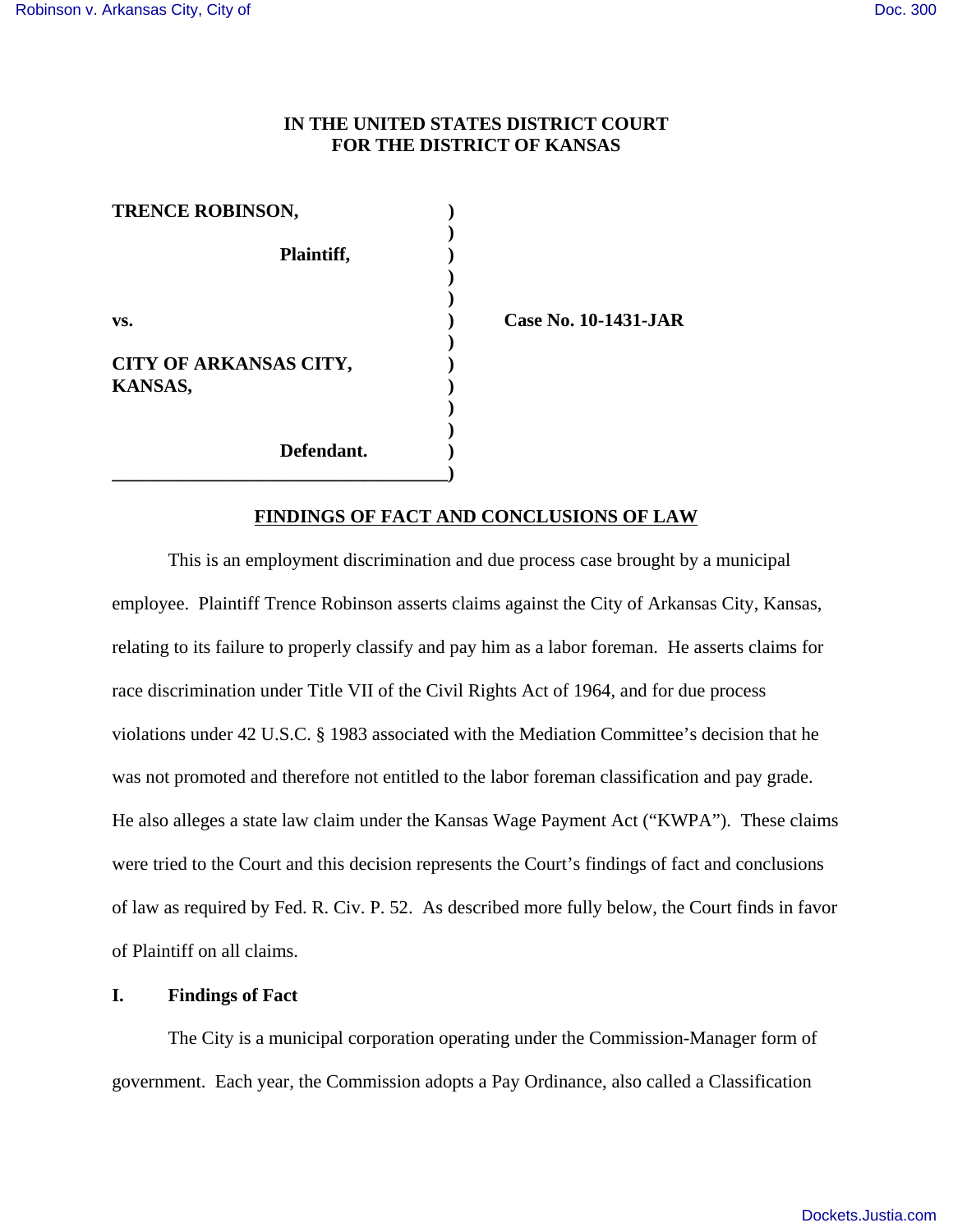Plan, as described in the City's Personnel Policy Handbook ("Handbook"):

The City Manager is responsible for recommending to the City Commission a uniform and equitable pay plan. Such plan shall annually be a part of the recommended budget. . . . The pay plan shall reflect an equitable relationship among the job classifications and shall be made after review of . . . [the] responsibilities of the position, and the policies of the City.

The City Commission shall formally adopt a pay plan ordinance, which . . . shall establish minimum and maximum rate [sic] of pay for each class. All employees are to be paid within this range  $\ldots$ <sup>1</sup>

The Pay Ordinance "provides an inventory of all positions in the City service which are sufficiently alike in duties and responsibilities to be called by the same job title, to be accorded the same pay scale and to require substantially the same qualifications on the part of the incumbents."<sup>2</sup>

The Commission delegated "authority for all personnel actions, including hiring, promotion, discipline and dismissal" to the City Manager.<sup>3</sup> The City "maintain[s] a job description for each classification" that is "intended to indicate generally the kinds of activities performed by the established classification."<sup>4</sup> In June 1994, the City created Public-Works-wide Maintenance Worker ("MW") III and Labor Foreman job descriptions that correlate to the classifications on the Pay Ordinance, although not necessarily to specific positions.

Plaintiff Trence Robinson started working for the City of Arkansas City in 1994, primarily in the sanitation division of the Public Service Building and Grounds ("PSBG") department . He also performed other duties over the years, including code enforcement and

- 3 *Id.* at A00291.
- 4 *Id.* at A00294.

<sup>&</sup>lt;sup>1</sup>Ex. 402 at A00294.

<sup>2</sup> *Id.* at A00295.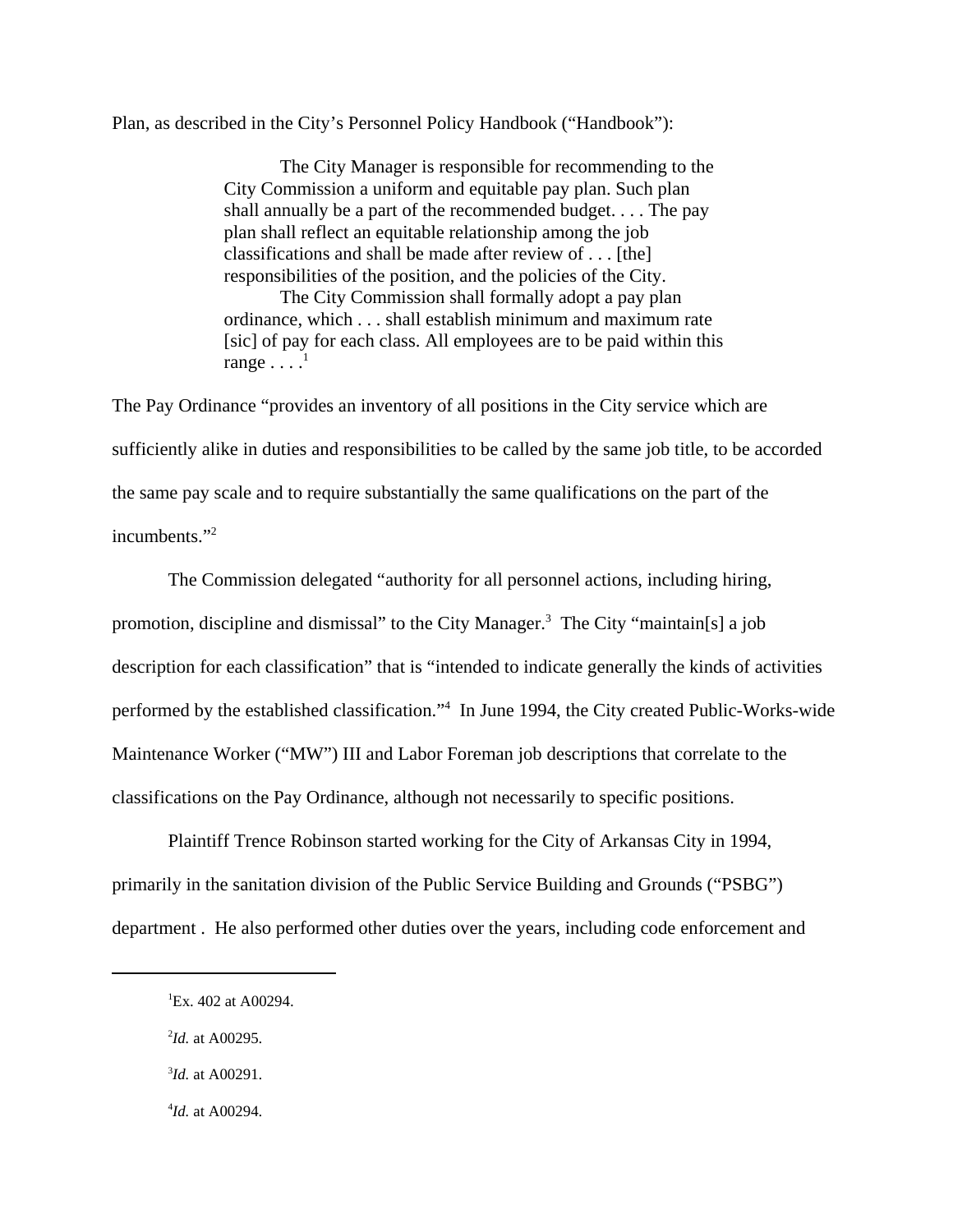nuisance abatement. Robinson eventually was promoted from MWI to MWII, and in 2004, he was promoted to MWIII. After his promotion to MWIII, Robinson also had daily responsibility for supervising twelve to thirteen inmates from the Kansas Department of Corrections, who served as day laborers for the sanitation division.

There was considerable conflicting testimony about the structure of the PSBG department. It is undisputed that until 2001, the sanitation division included not only maintenance worker grade employees, but also a labor foreman, sometimes called "sanitation foreman." This position was held by Don Cook until 1992, when Cook retired. The duties of the sanitation foreman, like the duties of foremen in other divisions of the department, included supervising, evaluating, and disciplining employees. But after Cook retired, although the Pay Ordinance included a position for labor foreman under the PSBG department through 2008, there was no employee in the sanitation division at the foreman position. Jim Miller, who was the superintendent of the PSBG department at that time, testified that Cook's position was not filled for budgetary reasons. Miller took over most of the foremen duties, but at times had others perform some of the duties. In fact, Dave Nichols, a MWIII, served as "assistant sanitation foreman." Miller testified that he was unwilling to promote Nichols because he was not sure he was capable of being a supervisor. Miller considered three other men as potential supervisors: Tony Tapia, who is now the Building and Grounds superintendent, Marcus Lynn, who became sexton of the cemetery, and Robinson. Miller retired in 2001, and Gary Baugher was eventually hired to replace him as superintendent of the PSBG department. It was Baugher who promoted Robinson to Maintenance Worker III in 2004.

By 2007, Baugher felt the need for more supervision of the sanitation employees, for they

3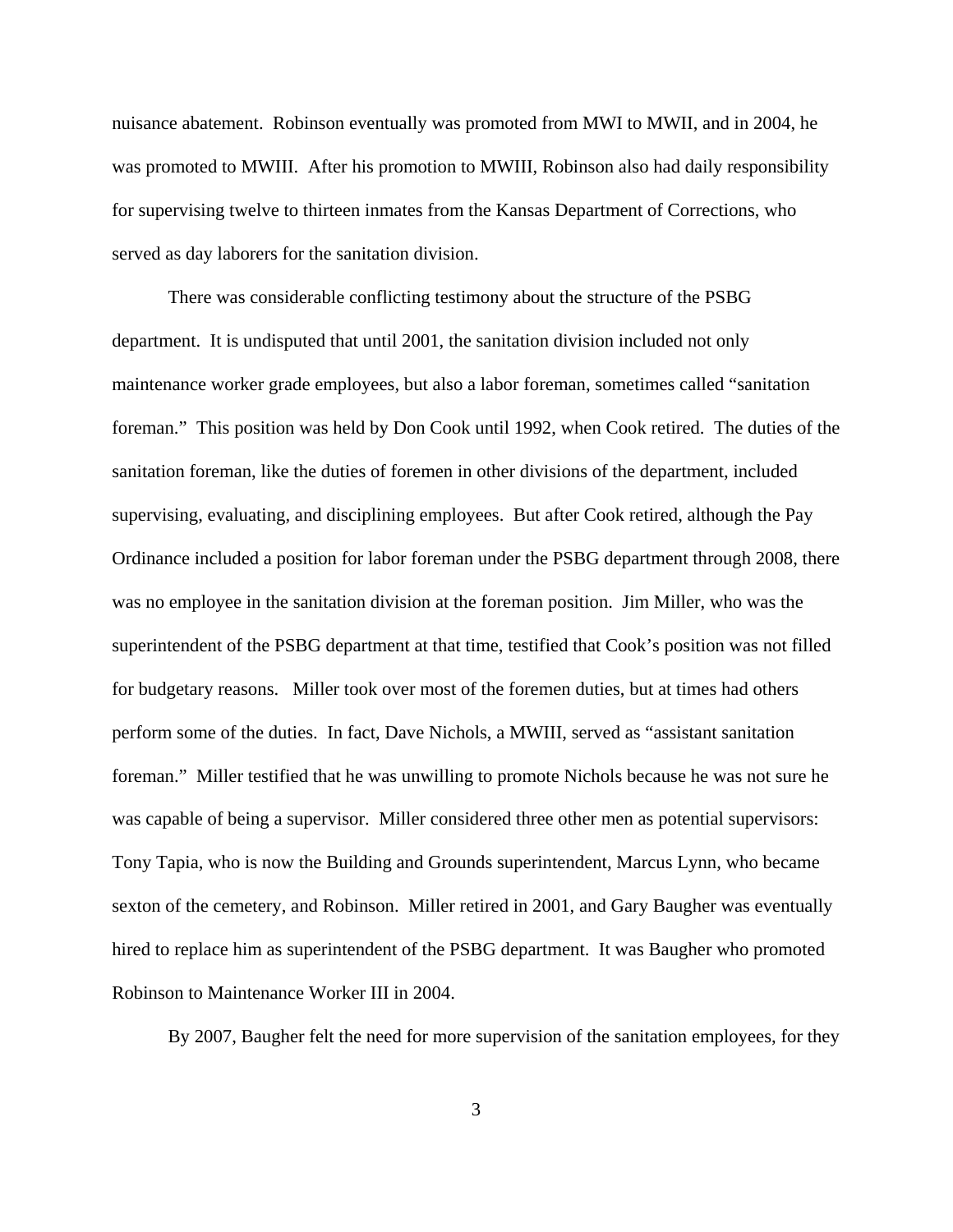were incurring excessive overtime. In July 2007, with then-City Manager Doug Russell's support, Baugher assigned Nichols' supervisory duties to Robinson and instructed him to reduce overtime. Russell and Baugher also discussed a permanent "reorganization" of the sanitation division, and by August 15, 2007, a plan for reorganizing the division—with a foreman overseeing the maintenance workers—was presented to Russell. Russell supported the plan.

The heart of this dispute is whether Baugher promoted Robinson to this supervisory labor foreman position, or whether he was merely "test-driving" Robinson to see if he was capable of the position. In September 2007, Baugher offered Robinson the sanitation foreman position and told him he would need to take several computer and leadership courses. Robinson certainly believed that Baugher had promoted him. Baugher gave Robinson a job description for "Sanitation Foreman," and had him sign it in acknowledgment of his new duties.<sup>5</sup> Robinson testified that Baugher asked Robinson if he wanted the job. It is undisputed that Baugher had first talked to Nichols about assuming additional supervisory responsibilities in light of the division's problems with overtime. And it is undisputed that Nichols declined. Although Nichols was performing some supervisory duties, he was not interested in taking on more and in being responsible for generating reports by computer. Robinson, on the other hand, was excited at the opportunity to become a supervisor and to take on all supervisory duties listed in the job description, including undertaking computer training. In any case, Robinson was expected to perform all of the duties on the job description of sanitation foreman, including supervising and evaluating employees. And he took on other duties, including taking bids for new mowers. Other supervisors and long term employees all testified that, other than Robinson, they had never

 ${}^{5}Ex.56.$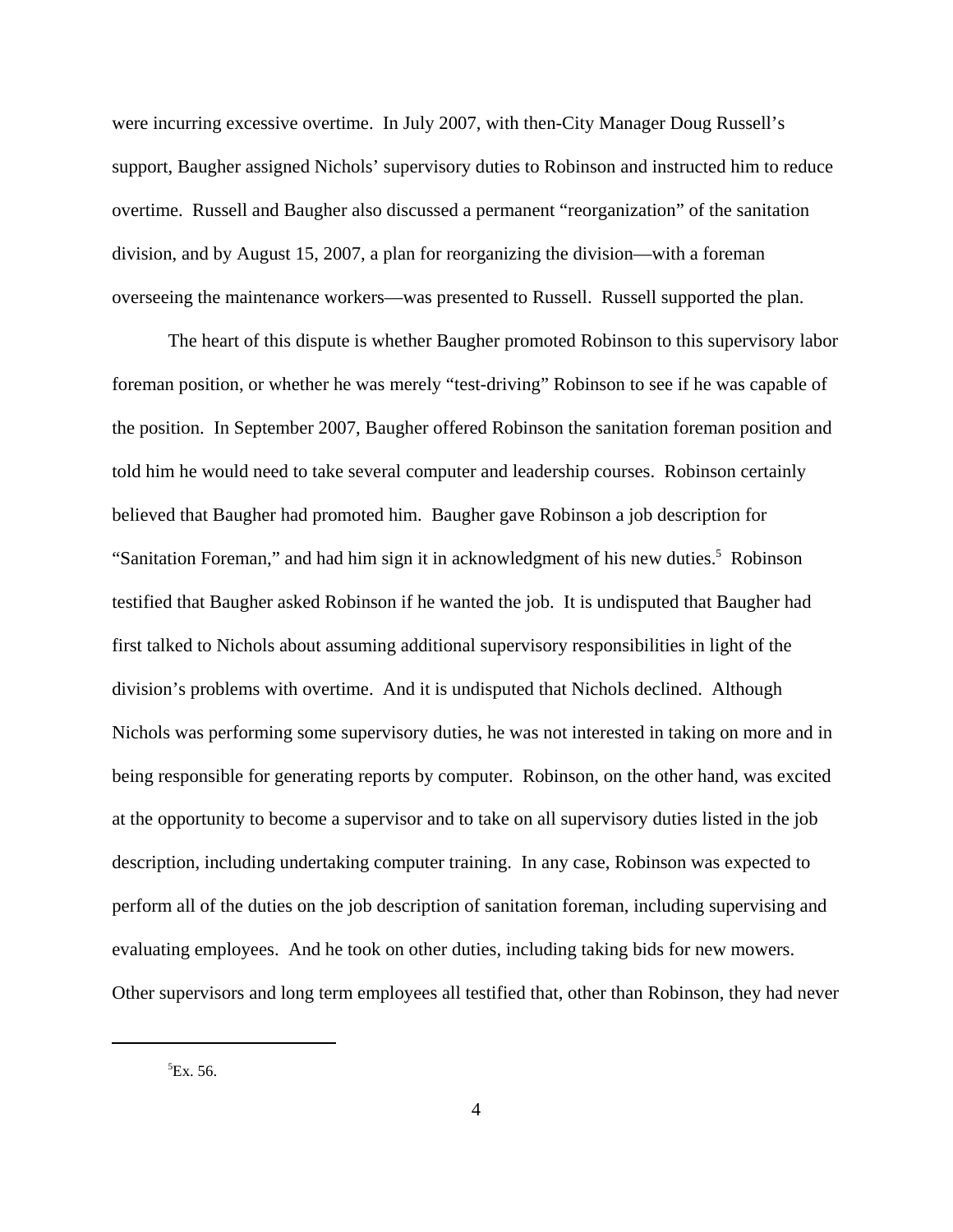experienced a MWIII or other non-supervisory employee directly evaluate or discipline other maintenance workers, including a MWIII. Before the promotion, Baugher, and not Nichols, evaluated Robinson.

Robinson produced the copy of the job description given to him by Baugher to show that he was in fact promoted. Robinson's job description included the job code 435 and pay grade 35—the labor foreman job code and pay grade; there is no red ink on this version. The City produced a copy with red ink in several places, claiming that Baugher gave Robinson a draft and that he was not then promoted. The City also insisted that Baugher did not give Robinson a job description that included the code and grade. The Court believes Robinson's testimony and evidence, not the City's.

According to Miller, the job description that Baugher had Robinson sign recited the same responsibilities that Cook had when he had been sanitation foreman. Baugher at least considered Robinson a potential supervisor, based on his exemplary skills, ability, and devotion to the City. Robinson never had taken a sick day in all those years and always accepted additional assignments as needed.

Several City employees testified that it was not possible that Baugher promoted Robinson. The City insisted that a promotion was not valid unless three steps were satisfied: city manager approval as evidenced by Personnel Action Form ("PAF"), City Commission approval of the classification as evidenced by the Pay Ordinance; and budgetary approval. But the City's argument that these were prerequisites to Robinson's promotion fails for several reasons.

## *City Manager Approval; PAFs*

The City contends that the first prerequisite to a promotion is approval by the City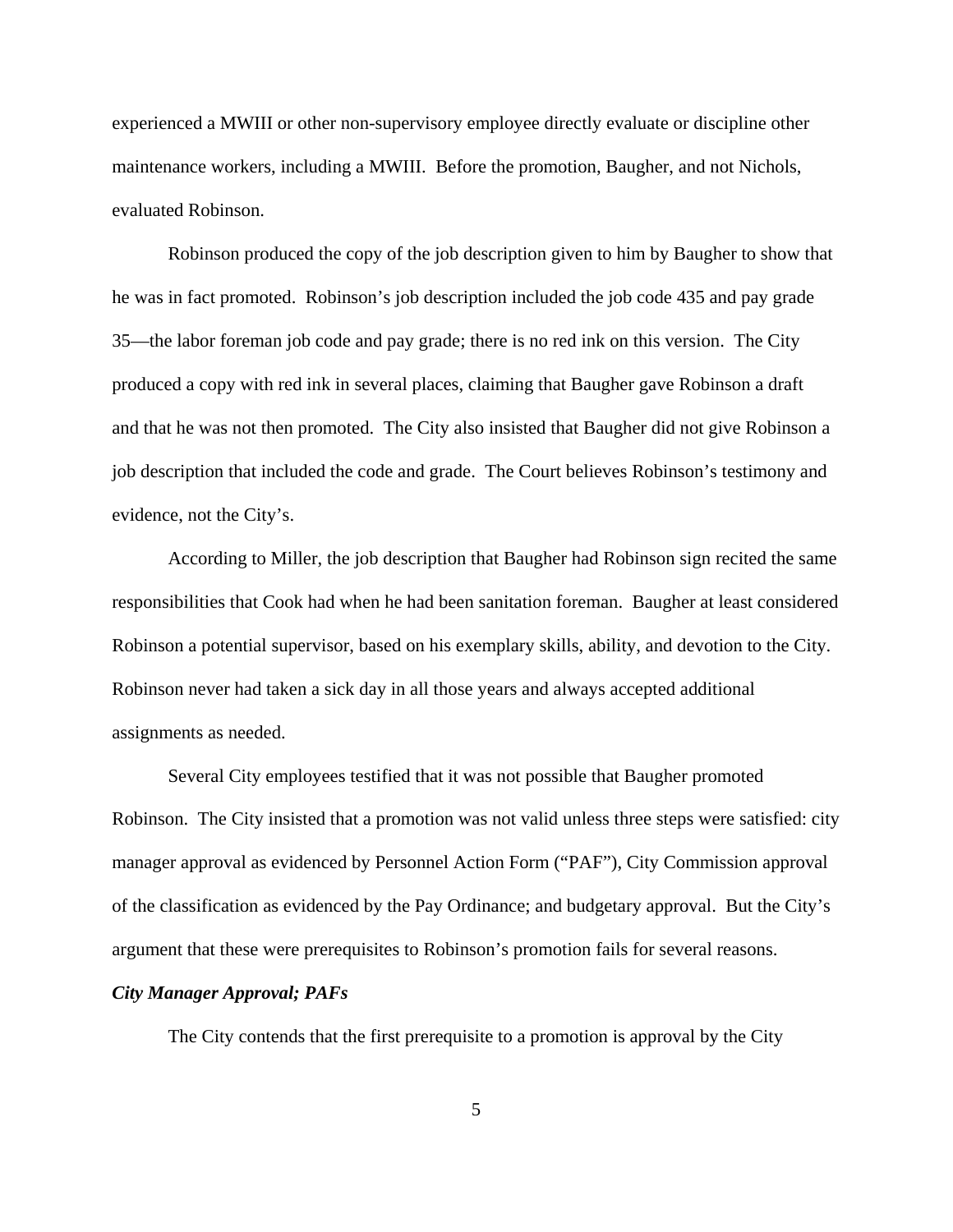Manager, as documented on a PAF. Many such PAFs were admitted in evidence, illustrating that the City documented personnel action on Robinson and other employees who were promoted, evaluated, or disciplined. Although there were PAFs in Robinson's personnel file, there was no PAF for his promotion to foreman, and the City claimed no such PAF was ever completed. Gary Baugher testified that he did not do a PAF because he had no intent to promote Robinson.

The Court nevertheless finds that the Handbook only requires PAFs for "appointments" (i.e., new hires), not "promotions." The Handbook would make no sense if "appointments" included "promotions," because it distinguishes in several sections between the procedures and rules applicable to appointments and promotions.

Still, even if the Handbook does not require a PAF, the City argues that the custom and practice at the City was to require City Managers' approval in the form of PAFs to effectuate promotions. Russell testified that Baugher never gained oral or written approval from him to promote Robinson or to change his job classification and pay grade. But this testimony was largely discredited. Robinson, Miller, Mary Bartlett, and others testified that in 2007, Baugher was in the process of reorganizing the Public Service Department, and as part of that process decided to promote Robinson to sanitation foreman, although there had not been a foreman position in sanitation since Cook retired in 1992. Russell denied this in his testimony. He testified that he did not recall he and Baugher changing any existing job descriptions. This testimony was soundly impeached when Robinson produced an August 15, 2007, organizational chart from Russell's own hard drive that demonstrated indeed there was some plan or idea for sanitation to have its own supervisor rather than reporting to the streets division. Russell's own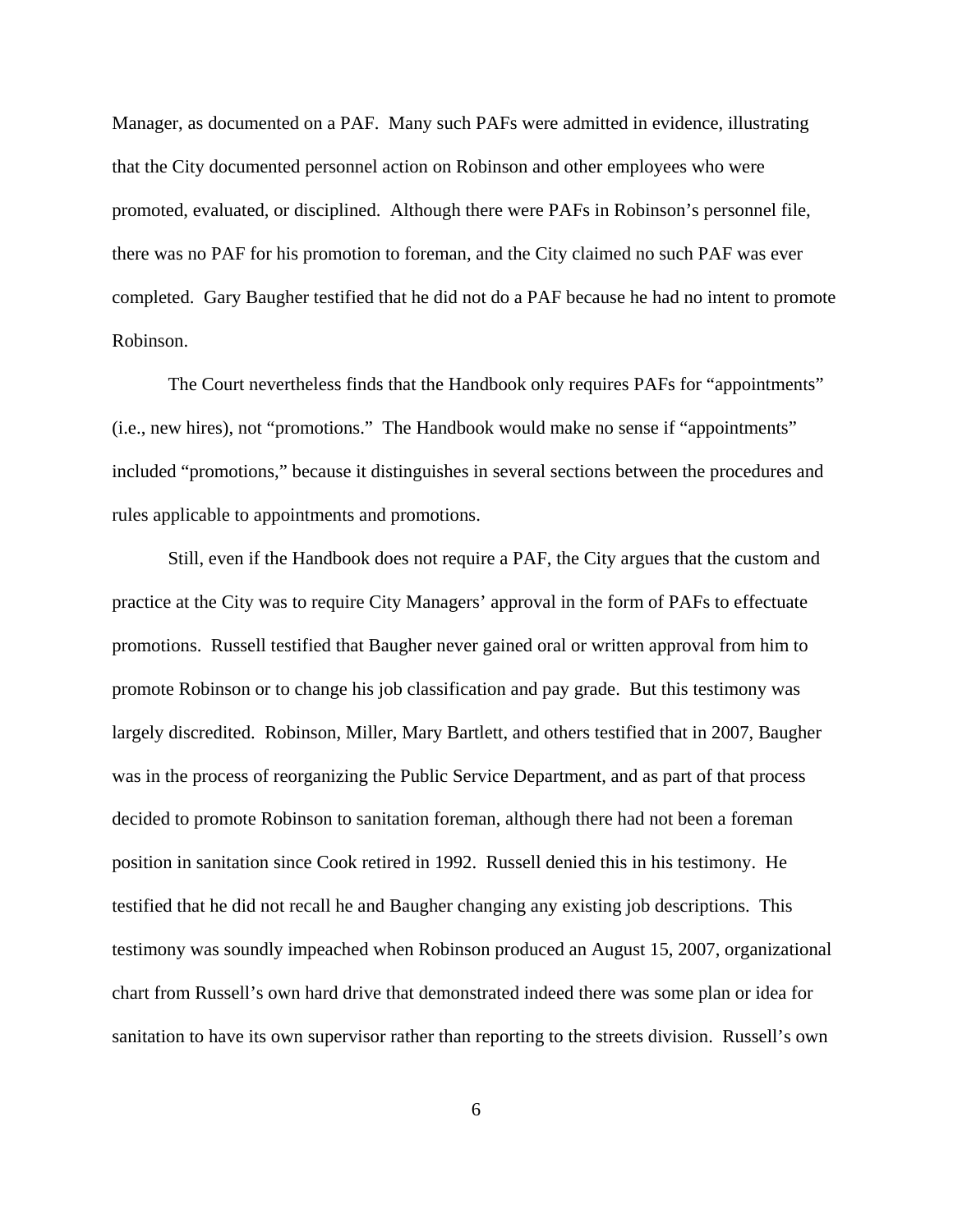performance evaluation in 2007 shows that he supported "sanitation reorganization" and "decreased overtime."<sup>6</sup>

There was other evidence in the record showing that Baugher, upon becoming supervisor, was in the process of not only reorganizing, but also increasing staffing in the PSBG department. Russell testified that one of Baugher's goals was to generate leadership in employees. And a review of the budgets for 2007 through 2009 show incremental increases in budget requests and staffing. In fact, the evidence demonstrates that Baugher and Russell were involved in reorganizing and restructuring the PSBG department. Over a three-year period, Baugher increased his staffing requests from 32.05 full time employees in 2007, to 33.75 in 2008, and to 36 in 2009. In the sanitation division alone, Baugher and Russell communicated about reclassifying and regrading job positions.

Marla McFarland, the City's human resources manager, testified at length that she was unaware of any PAF documenting that Robinson had been promoted. She testified that, until the supervisor created a PAF, and the City Manager signed the PAF, she was not authorized and in fact did not increase the employee's pay or make other changes in the database that would change the person's job title. She also firmly testified that neither she nor anyone else ever signed for the City Manager, denying that the City Manager's signature was pro forma, and insisting that the City Manager proactively approved every promotion. She also insisted that PAF forms were always completed before personnel actions took place. This testimony was impeached in two steps. First, McFarland was shown a July 11, 2008 email in which Waugh

 ${}^{6}Ex.143.$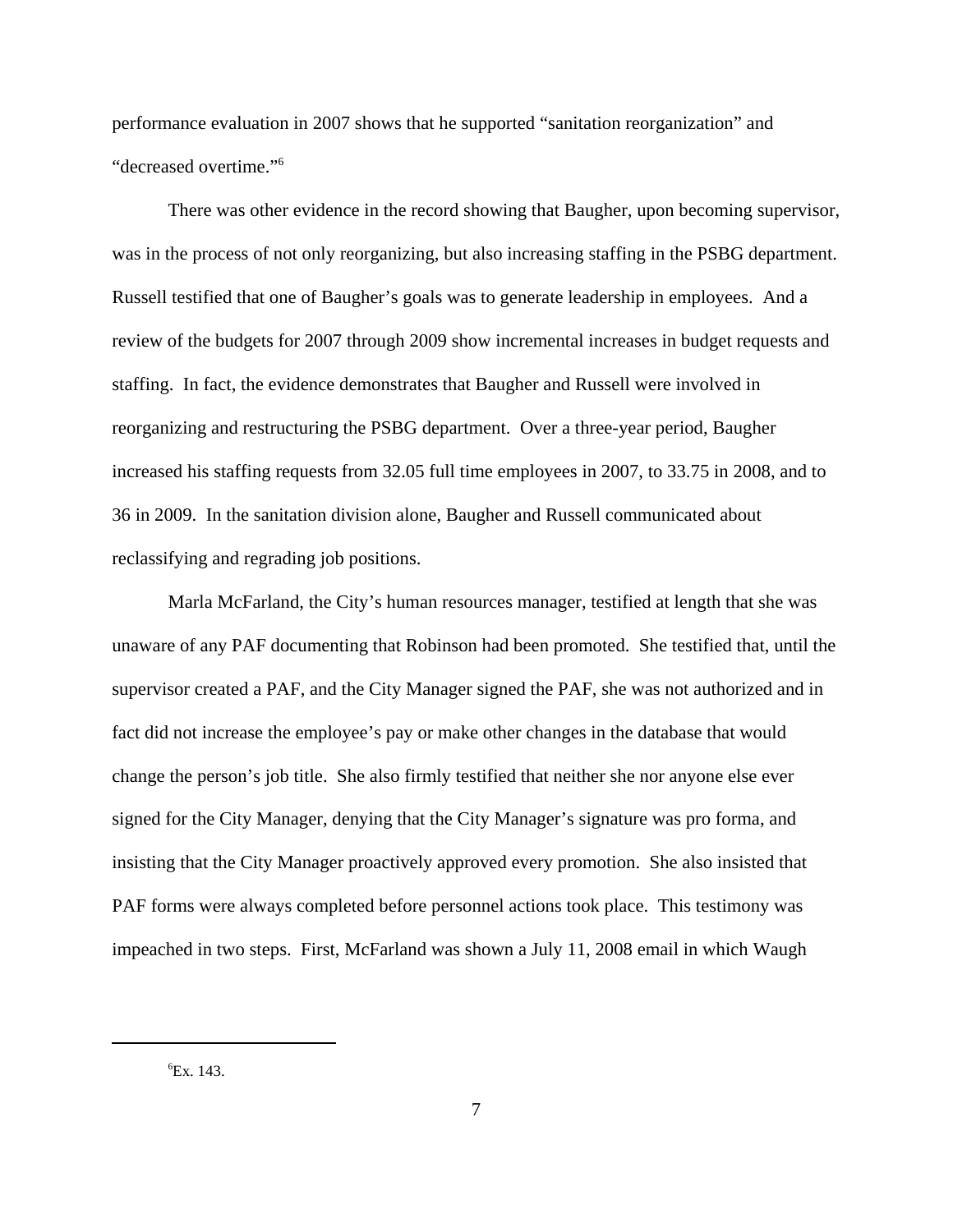told Baugher that she had "forged" his signature on a PAF since he forgot to sign it.<sup>7</sup> She testified that this email was merely a joke. Then McFarland was shown another email, Exhibit 93, sent to City Manager Steve Archer and payroll clerk Cindy Waugh on November 21, 2008, in which she proposed asking department heads to submit PAFs after the fact, to clean up her files, and that they should notate on a log any employment changes among their staff, so she could update her records. This of course directly contradicted her insistence that PAFs signed by the City Manager were a prerequisite for her to recognize promotions or other personnel action in terms of hiring, pay, or benefits. Indeed, one new employee, Chuck Blass, received orientation from her before the City Manager signed the PAF approving his hiring. This impeachment evidence shows that McFarland operated without timely PAFs to such a degree that she felt it necessary to clean up her books by having supervisors submit PAFs after the fact and provide information about personnel actions they had taken without prior documentation.

Randy Jacobs, who was supervisor of the streets department, testified that Robinson was not promoted, yet in his deposition he testified that he did not know whether Robinson had been promoted. He testified that while Robinson did evaluations and disciplinary reports on other maintenance workers, he knew of no one else, other than supervisors, who had ever done evaluations or disciplinary reports.

Finally, Cindy Waugh testified that she signed and returned the PAFs to McFarland after all of the requisite signatures were gathered and that the PAF was a prerequisite to new hires and promotions. This testimony was also unequivocally impeached by her own emails, including

 $7Ex.92.$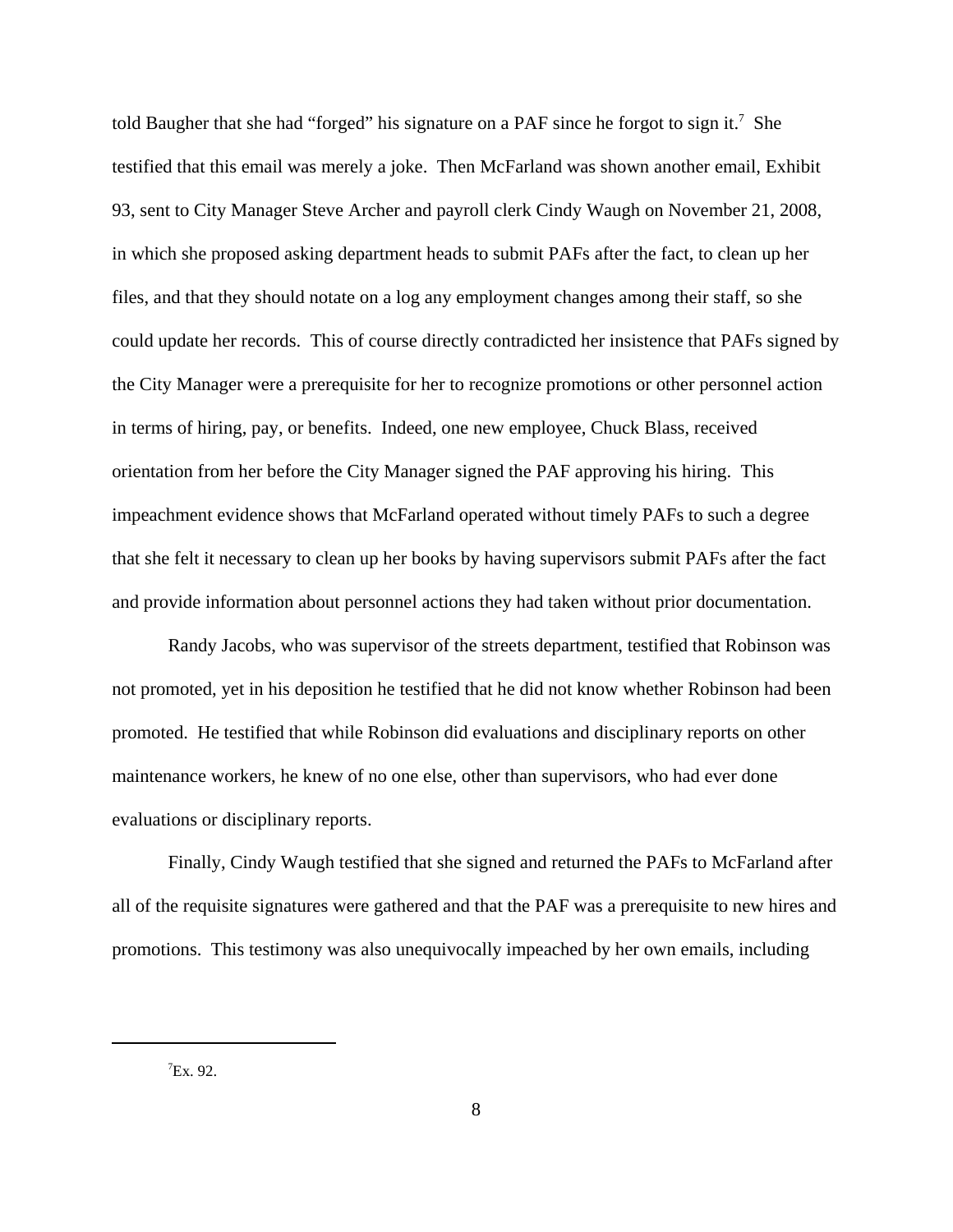one to Baugher stating that she "forged" his electronic signature on two PAFs.<sup>8</sup> In another August 11, 2008 email, she told Baugher that she "just used your signature here to sign these—hope that was ok."

Although Russell, Baugher, and McFarland testified that Robinson was not promoted, the Court gives great weight to the testimony of another employee, whose credibility was not called into question like the credibility of the aforementioned City employees. Mary Bartlett, the PSBG secretary, testified that in October 2007, Baugher told her that he was going to promote Robinson to sanitation foreman, and that he had first offered the promotion to Nichols who turned it down because he was unwilling to work with computers. Bartlett testified that she told Baugher she thought this was a wise decision, because Robinson was very capable. And, Bartlett later attended a surprise party hosted by Robinson's family to celebrate the promotion, proud of the fact that Robinson was the first black in a foreman position in the Public Service Department of Arkansas City. Some of Robinson's work colleagues attended the party in celebration of his promotion. Bartlett also opined in a letter she wrote in April 2008 that Baugher was a bully and that she perceived that racism was involved in his treatment of Robinson.

### *Approval by City Commission; Pay Ordinance*

The City further insisted that the second prerequisite for promotion would have been approval of the position as documented in the Pay Ordinance. Although the labor foreman position had not been filled since Cook left, the position was in the 2007 Pay Ordinance, so this requirement was met.

 ${}^{8}Ex.92.$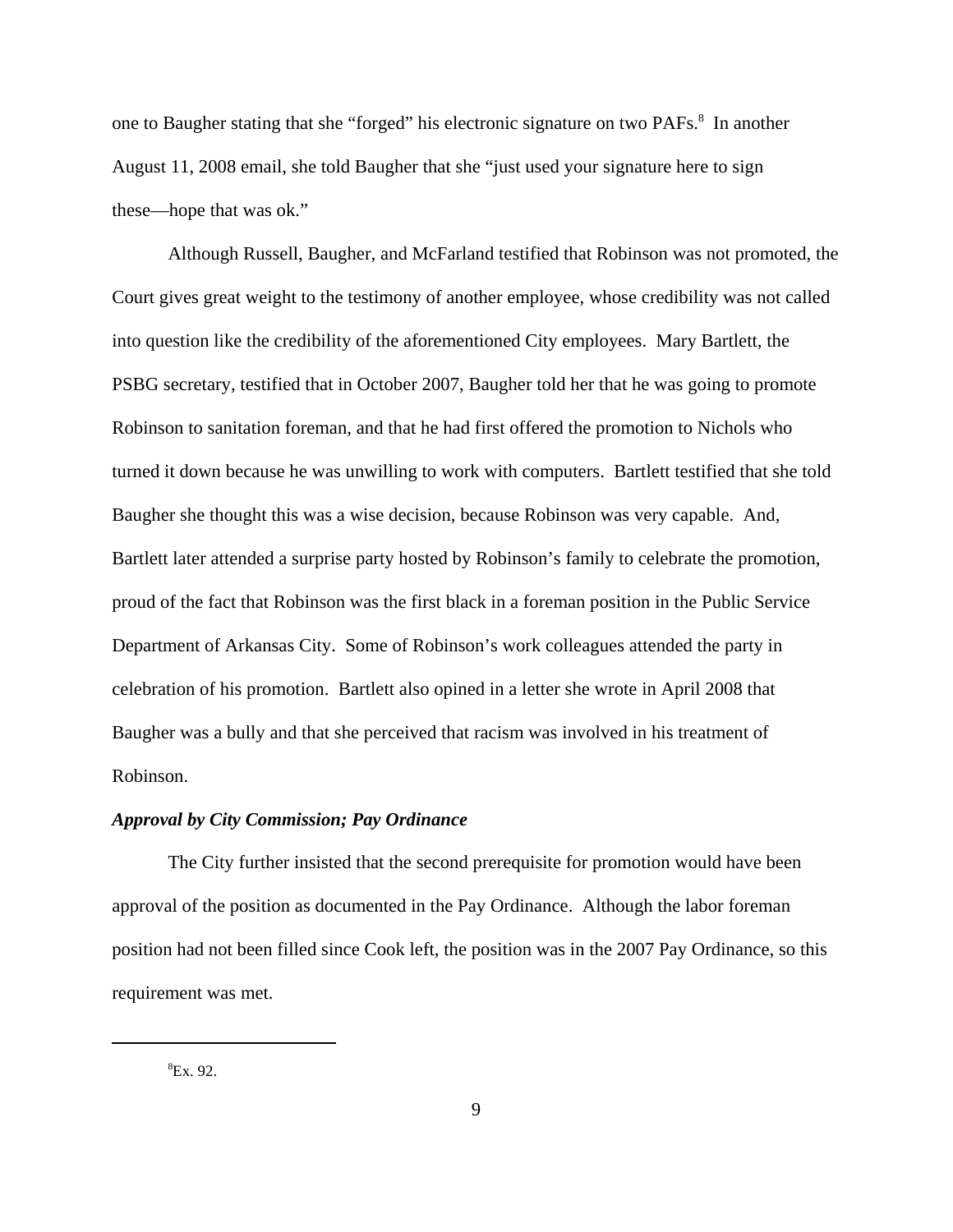## *Approval in the Budget*

The City insisted as a third prerequisite that a new position, or filling a long vacant position, must be approved by the City Commission in its annual budget. But the preponderance of the evidence demonstrated two things. First, the City Council approved a budget by overall department expense, not by line item expenses for each individual employee. Second, despite this so-called firm requirement, Blass was hired in July 2008 as stormwater superintendent even though no such position was included in the 2008 Pay Ordinance, and was not approved in either the 2008 or 2009 budget.<sup>9</sup> Instead, City employees testified that this was merely an oversight; that for two years there had been plans to hire stormwater employees to alleviate the burden on streets division employees performing that work.

Notably however, the documentation showed plans to hire two maintenance level employees in stormwater, not to hire a maintenance laborer and supervisor, an obviously more expensive alternative. What this suggests to the Court is that the budget process was in design and practice undertaken at the macro level; indeed, both city managers testified that the City Council approved ceilings for the departments' expenditures. Thus, it was within the City's providence to hire a supervisor and maintenance worker rather than two maintenance workers in stormwater. Similarly, it was within the City's providence to promote Robinson to supervisor, and pay him more, to reduce significant overtime pay expenses.

Archer testified that the budget ordinance sets the maximum number of people that can be hired in each department, and absent City Commission approval, a department cannot exceed

<sup>9</sup>Baugher sent a memo to Archer on July 8, 2008, recommending changes to the 2008 budget that included under the code "435" for public works, "Change to Asst. Supt. Storm Water" with "same grade 35." Ex. 150. This was written six days before Blass started his job.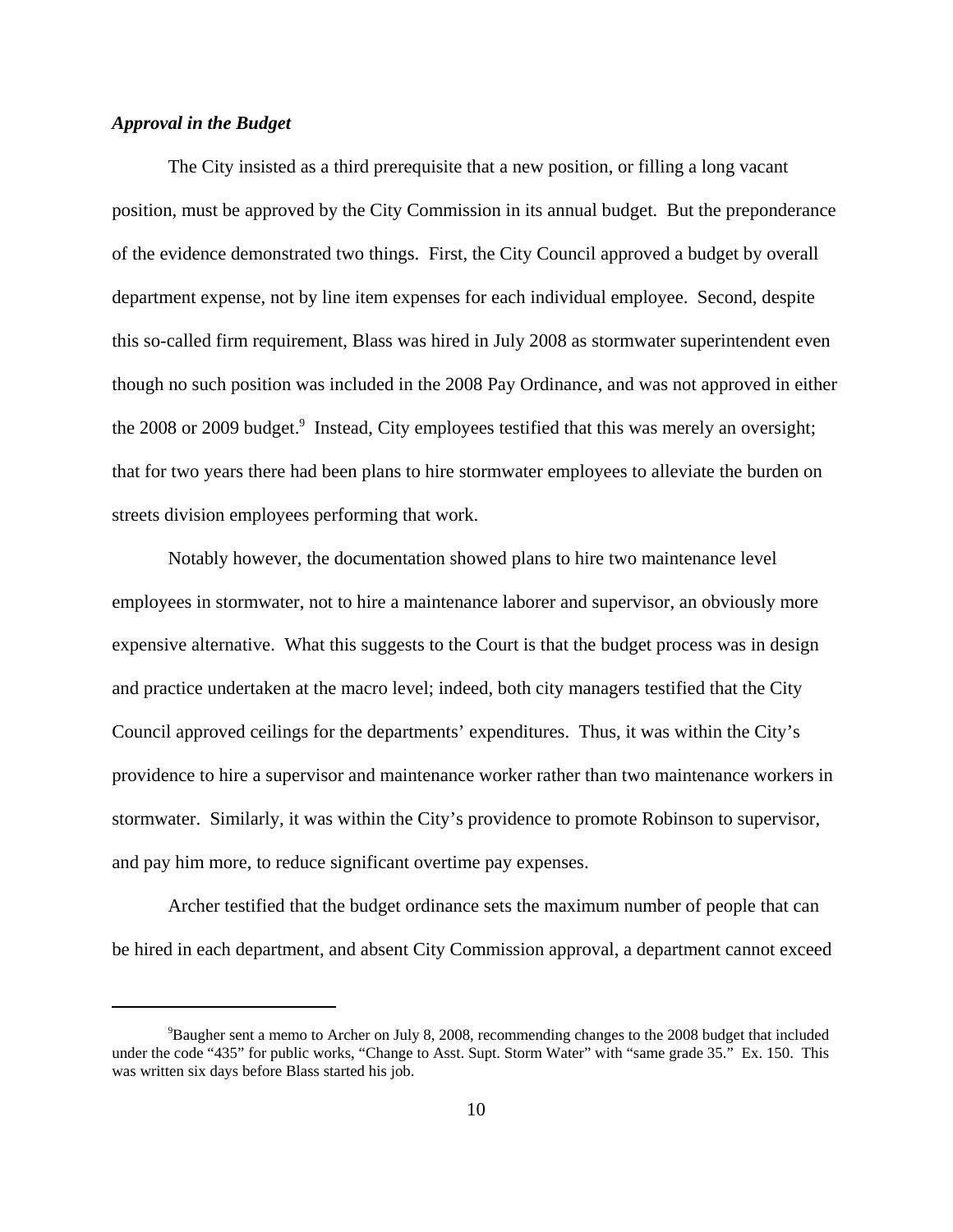that maximum number. But if hiring a new employee would not exceed that budget ceiling, and the position is within an existing classification, City Commission approval is not necessary. Thus, under the facts established in this case, promotion of Robinson to the labor foreman classification, which already existing in the Pay Ordinance, could have been accomplished. Archer also testified that he presented to the City Commission increased staffing needs for newly created positions, and for promotions not provided for in the existing budget, although he usually discussed other promotions if they constituted a significant increase in pay. Mark Paton, who has previously served on the City Commission, testified that the City Commission did not approve promotions—they would only get involved if it involved creating a new job classification. The Court finds that Robinson's promotion did not require City Commission approval.

Instead, the Court finds that Russell and Baugher were engaged in a process that ultimately did not enjoy the support of the City Commission. Although Russell denied this in his testimony, he was impeached with evidence that he kept numerous revisions of organizational charts on his computer hard drive. Indeed, Russell testified that he left the City when his vision and the City Commission's vision deviated. As part of this process, Baugher revised job descriptions for the supervisors who reported to him: Robinson, Tapia, and Jacobs. He collaborated with McFarland, who kept job descriptions that Baugher submitted to her, as evidenced by the emails between them. One of these revised job descriptions for a MWI stated that the employee worked under the "sanitation supervisor." Baugher revised job descriptions for Tapia, Jacobs, and Robinson on October 16, 2007, and sent them to McFarland, asking her to review and make suggestions. Jacobs' and Tapia's job descriptions each included a job code and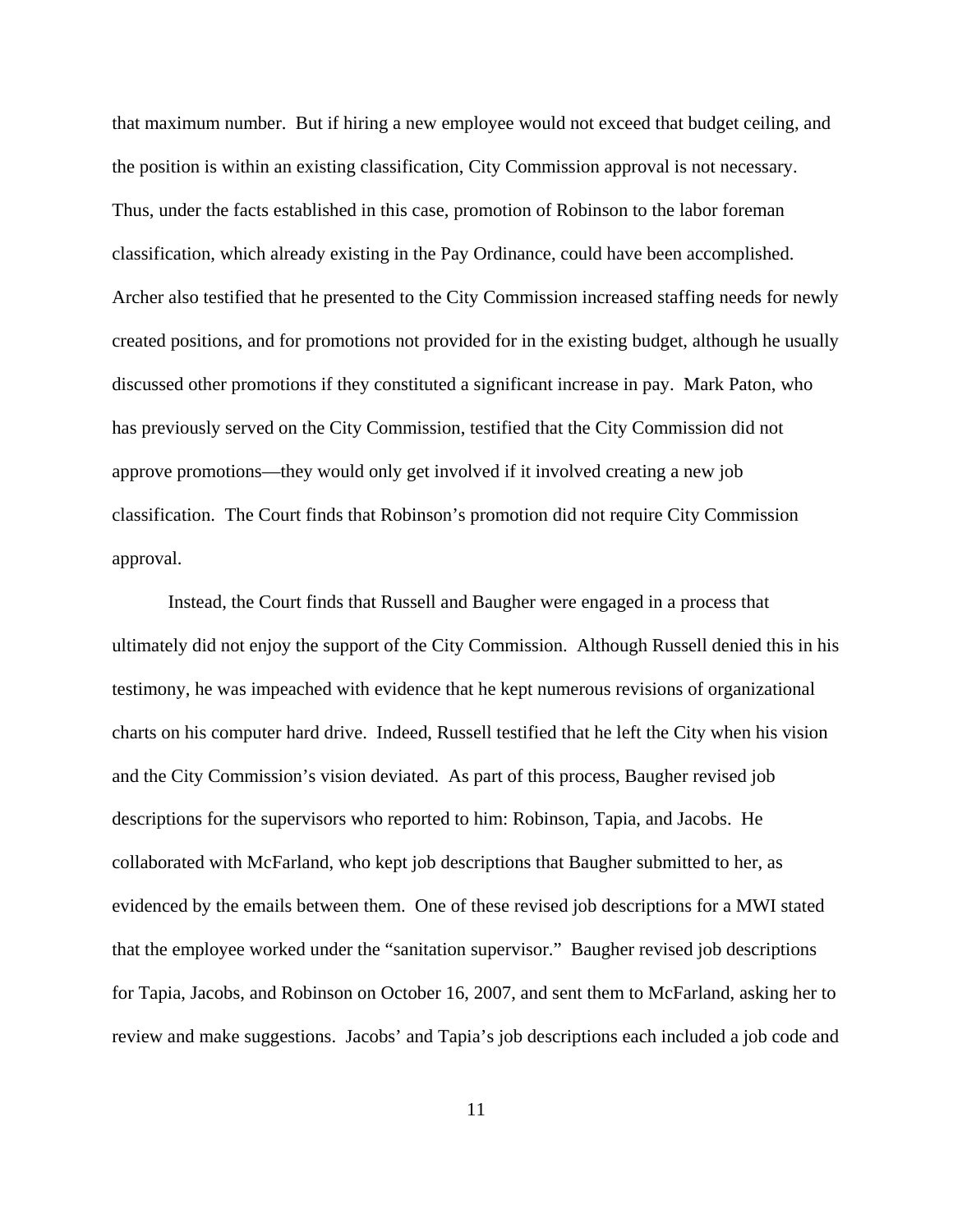grade, but Robinson's sanitation foreman job description did not.<sup>10</sup> The job description produced by Robinson that includes a job code and grade was signed by him on October 17, 2007. McFarland could not recall whether she made suggestions to Baugher as he had requested in his email, but the Court finds by a preponderance of the evidence that Baugher added the job code and grade before giving it to Robinson for signature, most likely at the direction of McFarland. The circumstantial evidence also suggests that Baugher required this information from McFarland because Robinson's job description was for a promotion, whereas Tapia and Jacobs remained in the same job code and grade that they held previously.

## *Other Evidence that Robinson was Promoted*

There is a host of other circumstantial evidence suggesting that the City recognized Robinson as a labor foreman who supervised the sanitation department. First, Robinson began attending all supervisor meetings; in fact, Baugher announced to the sanitation staff that Robinson was their new boss. Bartlett heard Baugher make this announcement. In a February 2008 email regarding emergency contacts, Baugher referred to Robinson as "sanitation foreman," to Bob Whyde as cemetery foreman, and to Tapia and Jacobs as assistant superintendents.<sup>11</sup> Nichols had attended only some supervisor meetings in the past, but Robinson attended all of them at Baugher's direction. Robinson also began attending the safety meetings for supervisors; non-supervisory employees had a separate safety meeting. The other supervisors thought Robinson had been promoted to supervisor.

Second, someone at the City issued Robinson a new employee badge identifying him as

 $^{10}$ Exs. 46–48.

 ${}^{11}Ex. 67.$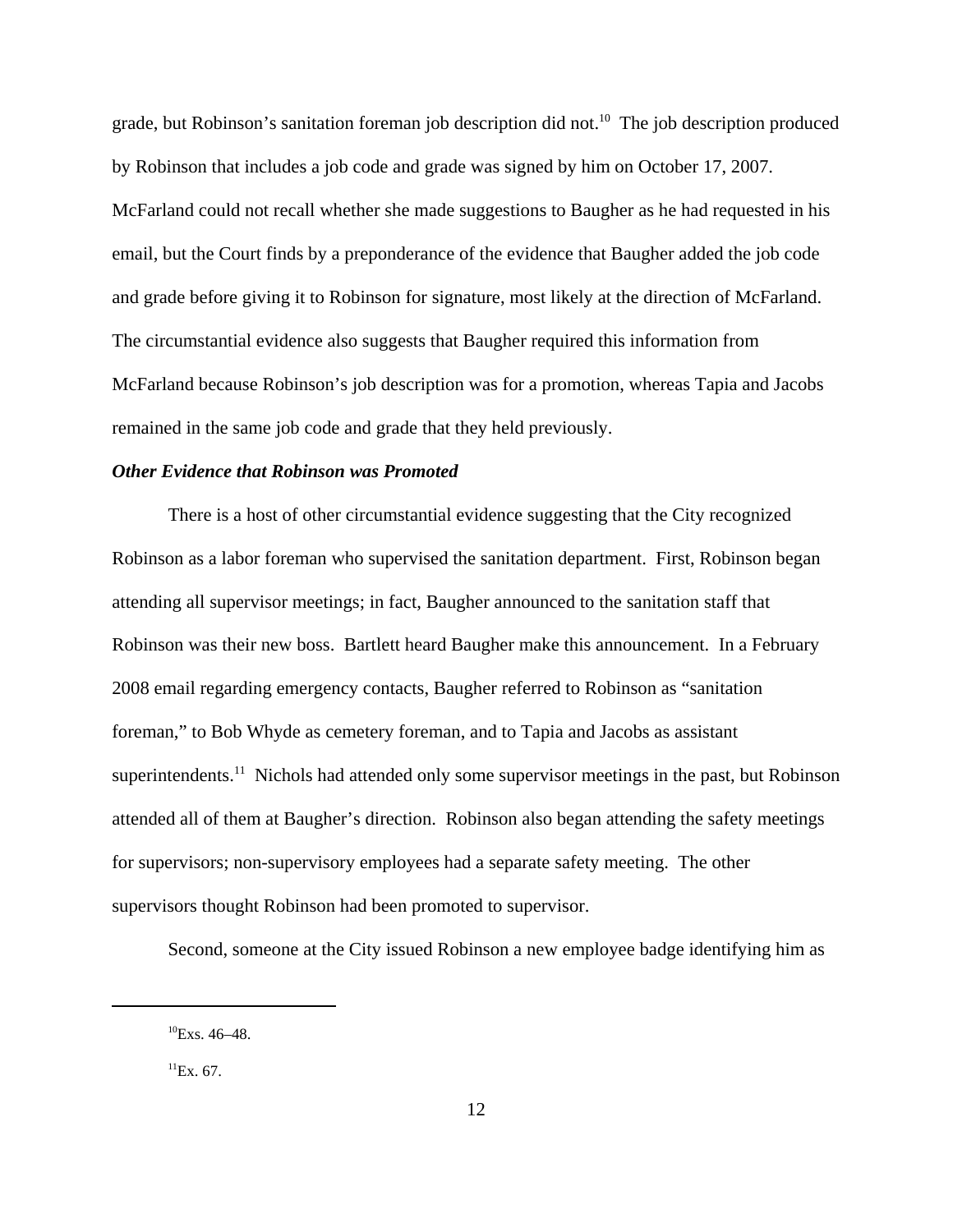sanitation foreman. The badges were maintained in a database accessed only by McFarland and two other employees: Nancy Crain and Leslie Shook, the City Clerk. Robinson testified that it was Shook who made his badge. At this point, Robinson admittedly had little to no computer skills. There is no dispute that Robinson had no access to make his own badge. And, the Court believes Robinson's testimony that he did not direct anyone as to the content of his badge; the information was already in the database.

Third, Robinson, at Baugher's direction, began completing evaluations and disciplining maintenance workers in the sanitation division. Robinson signed numerous evaluations and other documents as sanitation foreman. Robinson even signed Nichols' evaluations in November 2007 and July 2008. Robinson also signed a number of disciplinary reports signifying his taking disciplinary actions on certain employees. During this time, neither Baugher nor any other City supervisor objected to Robinson signing the documents in this expressed capacity. In fact, while disclaiming knowledge that Baugher had promoted Robinson, Russell, Baugher and Robinson all signed a disciplinary action report for one employee in January 2008. Robinson signed this report as "foreman." Again, this suggests that either Russell was aware that Robinson was now supervising, evaluating and disciplining employees; or if Russell was not aware, that his signature on these various PAFs and disciplinary documents was pro forma—that in practice his prior approval was not really necessary for promotions or disciplinary actions.

Fourth, Baugher started evaluating Robinson under the review process used for those promoted to supervisory positions or other permanent positions. Although supervisors always had the discretion to evaluate employees more often, they typically evaluated employees only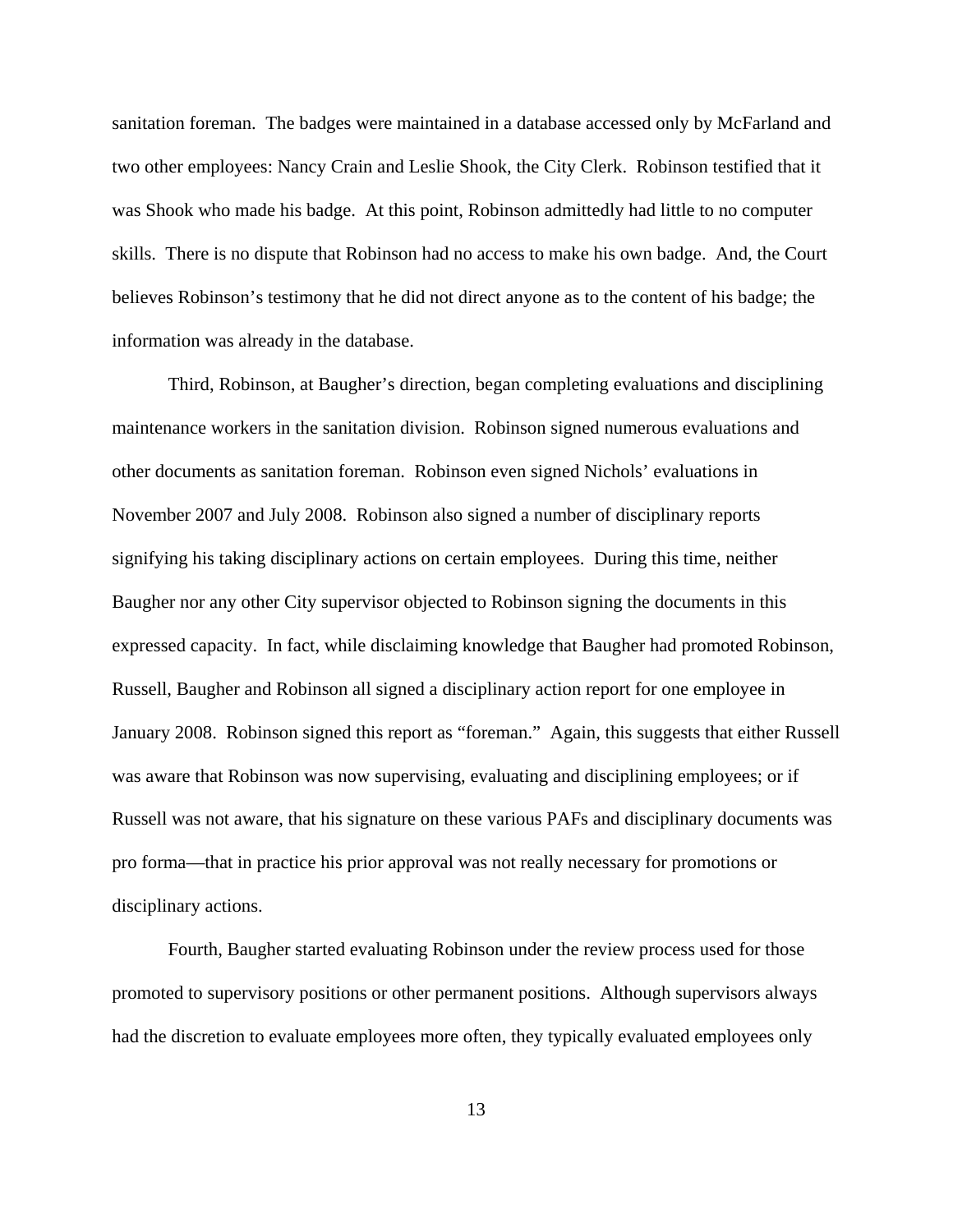once a year, on a regular cycle. Archer testified that supervisor would exercise discretion to evaluate more often in the situation where an employee was in an "acting" or "test-drive" position. But when an employee was promoted to a supervisory position, the Handbook directed, and the City's practice was, to evaluate the employee every six months to assess how they were handling the new position. This six month probationary period is to begin immediately upon appointment to a permanent position—time spent in an "acting" or "testdrive" capacity does not count toward the probationary period provided for in the Handbook. Baugher started evaluating Robinson on a six month cycle, beginning with the period September 2007 to March 2008. In fact, there is an entry on Baugher's March 2008 calendar signifying the end of "Trence's Probationary Period." In October 2007, Baugher and Robinson signed off on a Performance Enhancement Program Review form, which included expectations that Robinson would obtain computer training and establish a good safety record in his division.

Fifth, as part of that six-month Performance Enhancement process, Robinson took numerous college courses on computers and other managerial skills, which Baugher reviewed as well. Baugher testified that he did not discuss with Robinson taking college courses and that he did not consider Robinson qualified to be a sanitation foreman, but the Court does not find this testimony to be credible in light a preponderance of the evidence to the contrary.

Once Robinson began supervising the sanitation employees, the overtime expense diminished. And Robinson had considerable supervisory responsibility—not only did he supervise nine to eleven sanitation maintenance workers, he was responsible for overseeing twelve to thirteen inmate laborers each day. Other supervisors at the foreman level had fewer employees; indeed, Blass, while having some specialized duties and reporting duties, only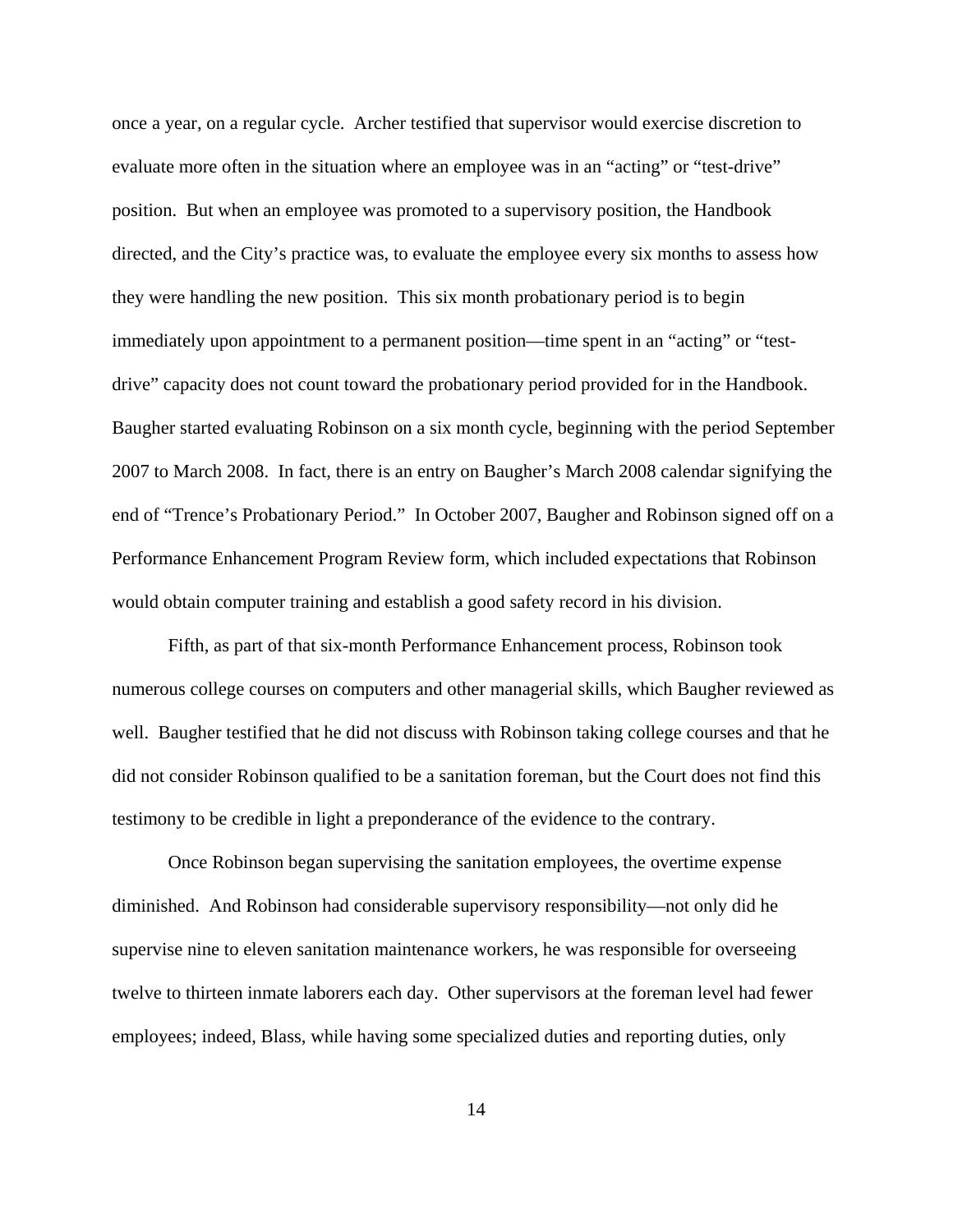supervised one maintenance worker.

Although Nichols had performed some of the same duties, he did not perform all the duties that Baugher assigned to Robinson, for Robinson not only supervised the employees, he also evaluated them, including Nichols, a MWIII. There is no evidence that Nichols evaluated any MWIII, including Robinson who would have been under his supervision according to the City's argument. And Robinson disciplined far more employees, although there was evidence that Nichols had signed off on a few disciplinary forms over the years. Robinson also wrote policies and procedures for the sanitation division, until about 2010, and attended training on computer skills; training that Nichols declined.

All indicia point to Robinson having been promoted, except one; he never received a pay increase commensurate with a promotion to job code 435, pay grade 35. Indeed he never received any pay increase until Baugher agreed to a \$1 per hour raise in April 2008. In contrast, when Tapia and Jacobs were promoted from MWIII to assistant superintendent, they each received pay increases.

Robinson thought he was promoted in October 2007, but did not ask why his paycheck did not reflect the promotion until late 2007 or early 2008. He then asked McFarland why his pay had not increased. Rather than investigating this, as she did with many grievances, she told him to talk to Baugher. When Robinson talked to Baugher, Baugher angrily denied that he had promoted him, threatened to replace him with Nichols. Robinson returned to talk to McFarland, this time showing her the job description he had signed. McFarland again sent Robinson to talk to Baugher, who threatened Robinson with an accusation of insubordination.

After this, Baugher reviewed Robinson under the six-month Performance Enhancement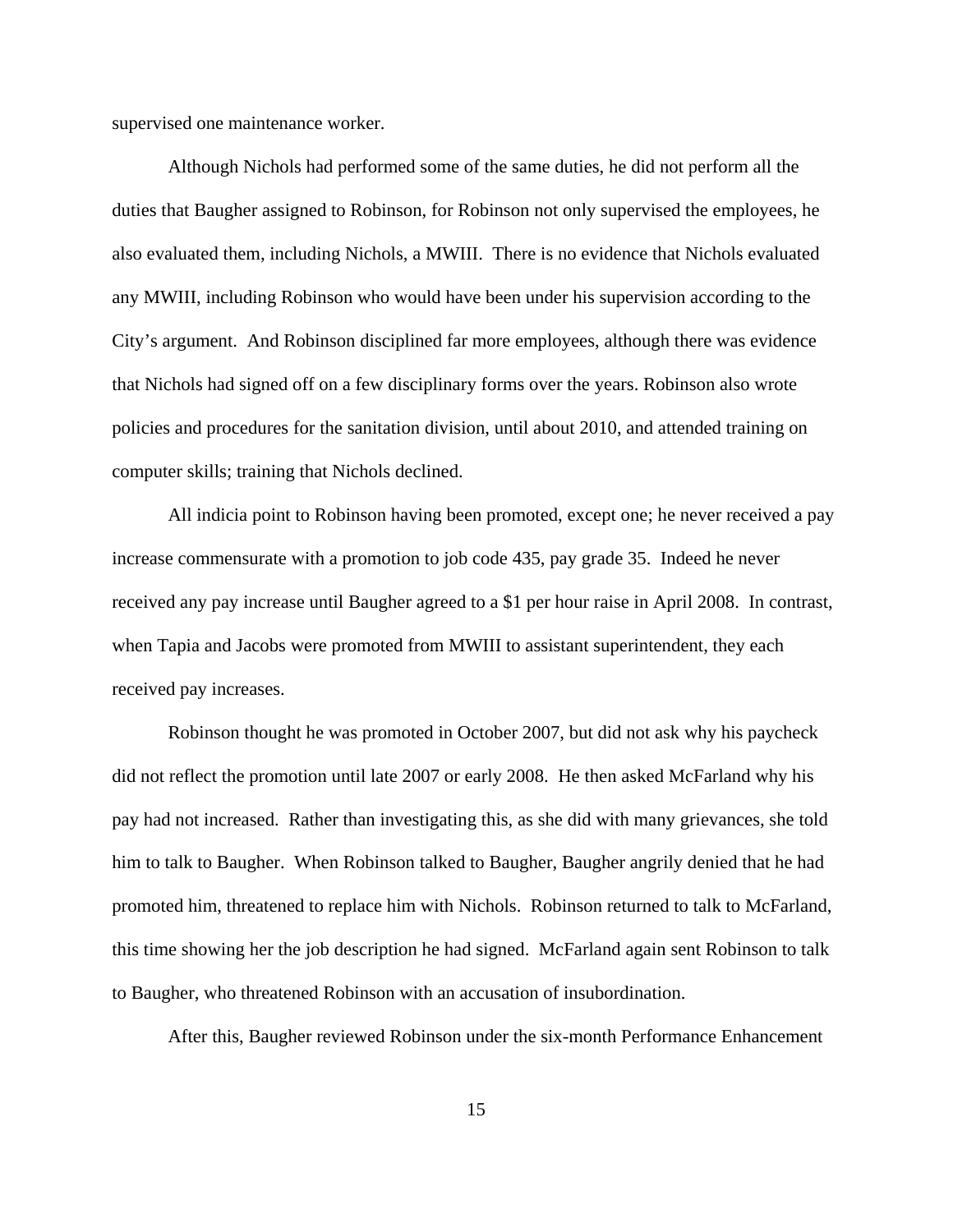Review process for the period September 2007 through March 2008. Baugher's evaluation, which he signed on April 10, 2008, identified Robinson as "Sanitation Foreman (Maintenance III)," whereas the prior evaluation form had simply identified him as sanitation foreman.<sup>12</sup> Robinson refused to sign this April 2008 evaluation because, for the first time, the evaluation was critical, and he believed retaliatory. Even after the April 2008 evaluation, Robinson continued to attend supervisor meetings and to act as a supervisor in all respects. In June 2008, Robinson signed a disciplinary action form as "Foreman"; Baugher and the new City Manager, Steve Archer, also signed this disciplinary form.

## *Grievance Process*

On May 15, 2008, Robinson's counsel sent a letter to the City, seeking back pay "at the rate that is due a Sanitation Foreman" and pay "at the rate due a Sanitation Foreman for all future pay periods." The City insisted that Robinson exhaust the City's Grievance Procedure, which includes a discussion with the City Manager and submission of a complaint to the Mediation Committee. Robinson met with Archer on July 29, 2008, and on August 6, 2008, Archer denied Robinson's appeal in writing on the ground that "no promotion took place" because "[t]he City does not have a Sanitation Foreman position in our classification and pay plan," and because an appointment to a position must be initiated by a PAF, which was never filled out for Robinson's promotion. Archer's position is and was that an employee cannot expect to be paid for the actual work performed, if requested by his manager, unless the manager actually fills out a PAF.

Once Robinson filed his grievance with the City, Baugher began systematically removing his supervisory duties. All of the indicia that Robinson had been promoted were eliminated after

 $^{12}Ex. 72.$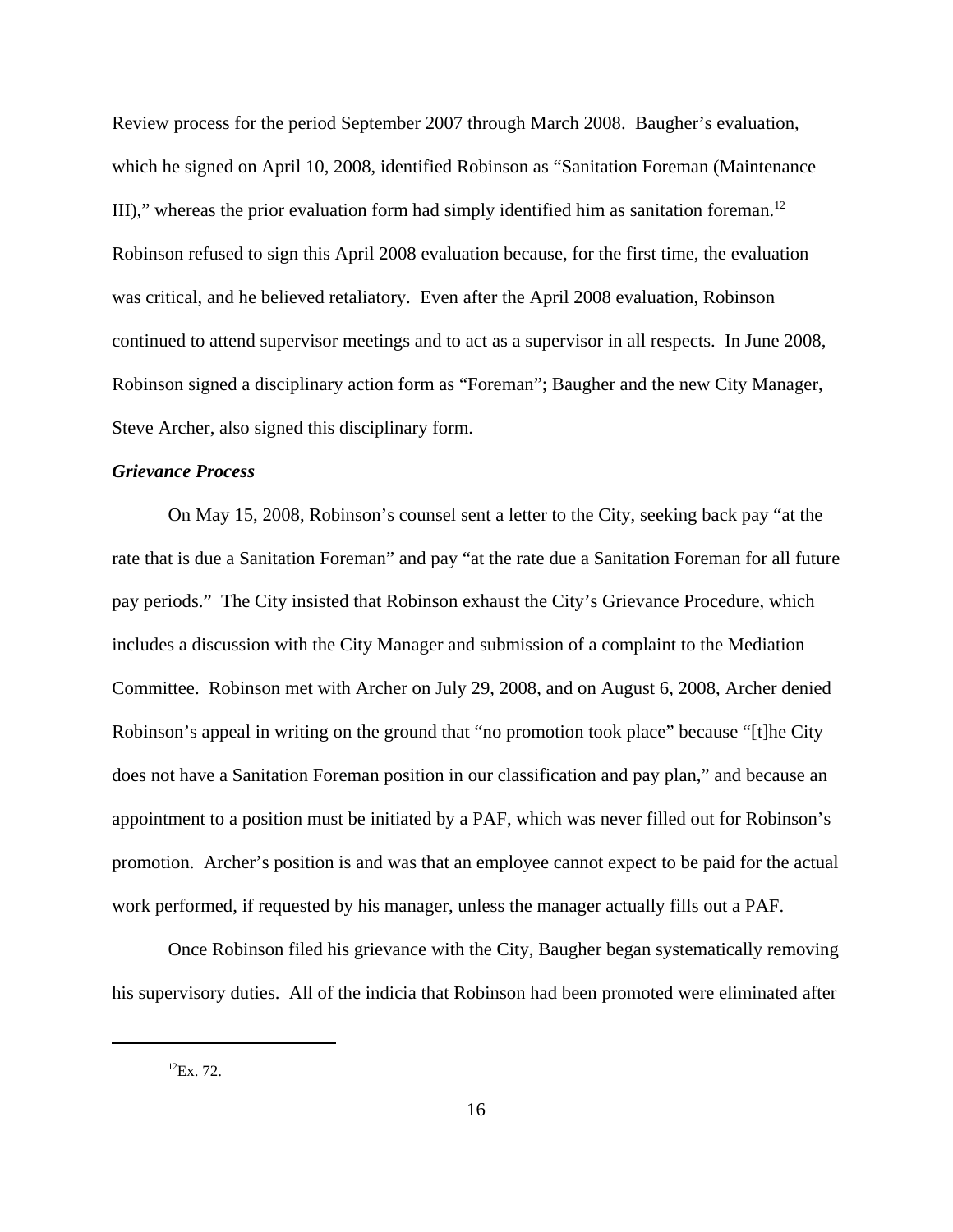Robinson filed the grievance. Moreover, although Robinson had never received a disciplinary report of any type from 1994 to 2007, after filing the grievance he received several disciplinary reports. He was disciplined for signing documents as "Sanitation Foreman," during those months that he had done so under the direction of Baugher, including documents that had been signed off by the City Manager as well. Robinson was even disciplined in June 2009 for an accident by David Beasley, a MWI in sanitation, that occurred in Robinson's absence, in his capacity as Beasley's supervisor. Ironically, Robinson was told he was not the supervisor, yet he was held accountable for the safety performance of Beasley, even though the City's Safety Manual held only supervisors accountable for the safety performance of maintenance workers. Jacobs, who the City contended was Beasley's supervisor at that time, did not get disciplined for the incident. When Robinson complained to Archer in June 2009 about being disciplined for this incident, Archer replied that Robinson was "the mainstream supervisor" out there.

Robinson appealed Archer's decision to a Mediation Committee ("Committee"). The Committee was comprised of Mark Paton, Judy Reedy, and Charles Jennings. Robinson was represented by counsel; both Robinson and the City presented evidence. Each party and the Committee members were given the opportunity to cross-examine the witnesses. The hearing to resolve his grievance began on December 8, 2008. The veracity of the job description produced by Robinson, Exhibit 56, first arose during Robinson's this hearing, when the City suggested that the job description produced by Robinson had been altered to add the job code and Pay grade. The City also claimed that the sanitation division was "part of the streets departments (sic)" reporting to Jacobs. After about an hour, the hearing had to be postponed and was continued to December 30th.

17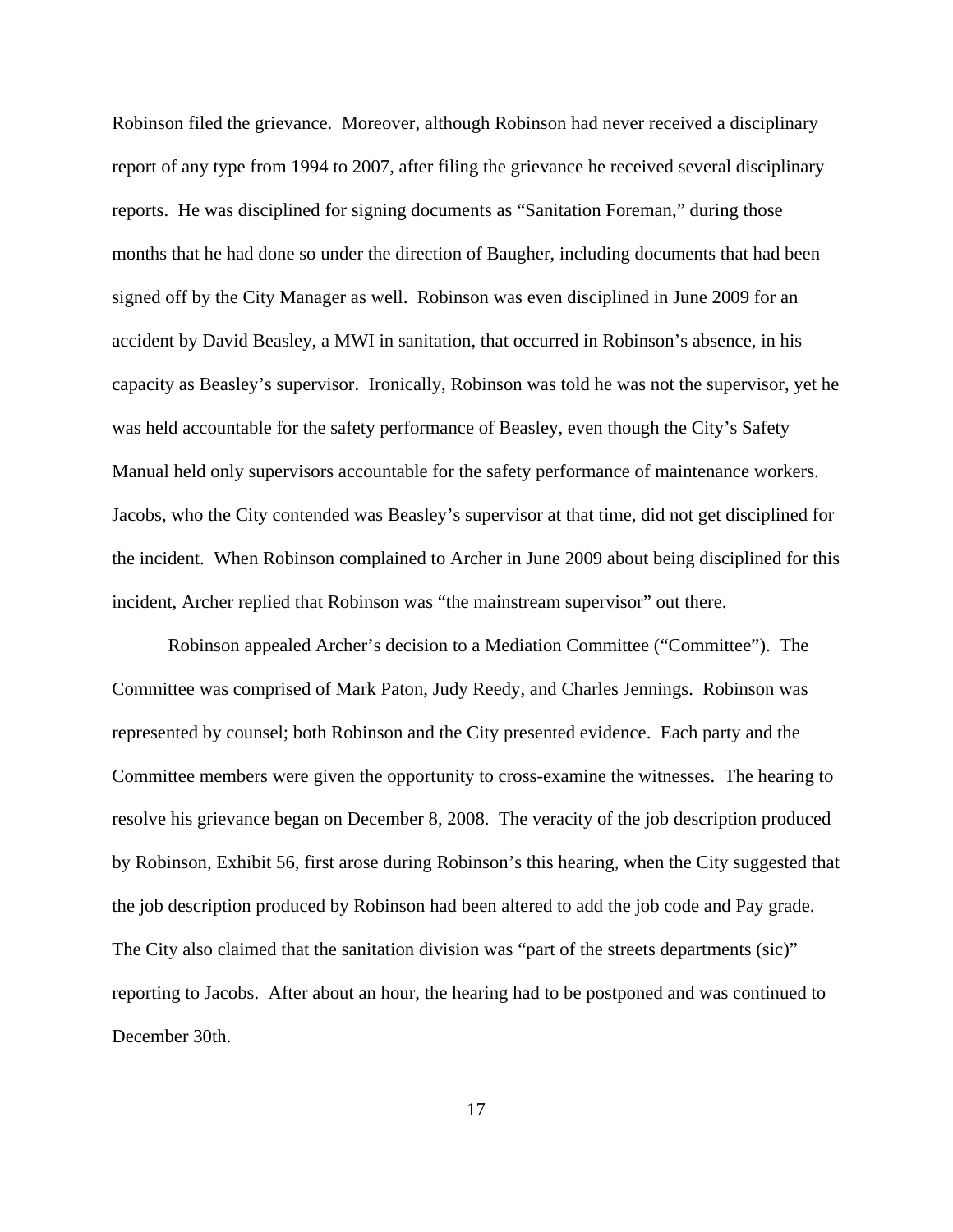In the interim, Robinson's lawyers and Committee member Jennings asked the City to produce the metadata for the documents in question. The City initially asked for a longer continuance in order to gather the requested metadata, but the Committee denied the request. Instead, the Committee allowed a "window of one to two weeks" after the hearing to produce the metadata and any other information requested by the Committee. In a letter to Robinson's counsel, a City attorney admitted that the City had a draft job description with the job code and grade for sanitation foreman,<sup>13</sup> but did not communicate this information to the Committee. And, at the hearing, the City presented versions of Jacobs' and Tapia's job descriptions that also lacked job code and grade numbers, representing that the properties of the native format versions of these documents showed creation dates of mid-October 2007. The City relied on this evidence and in arguing that Robinson had not been promoted.

Consistent with Archer's grievance denial, the City argued to the Committee that Robinson could not have been promoted because the "Sanitation Foreman" position was not on the Pay Ordinance and because it did not have a PAF documenting the promotion. Citing to the sanitation departmental expenditures page in the City's 2008 Budget document, the City also claimed that the Commission had not budgeted a "foreman" position for the sanitation division. In contrast, the City falsely explained that the July 14, 2008, appointment of Blass to the assistant stormwater superintendent position was an example of a personnel action that complied with all three of the prerequisites.

On December 31, 2008, Jennings reiterated his request to authenticate the job descriptions and separately requested information supporting the City's claim regarding the

 $^{13}$ Ex. 196.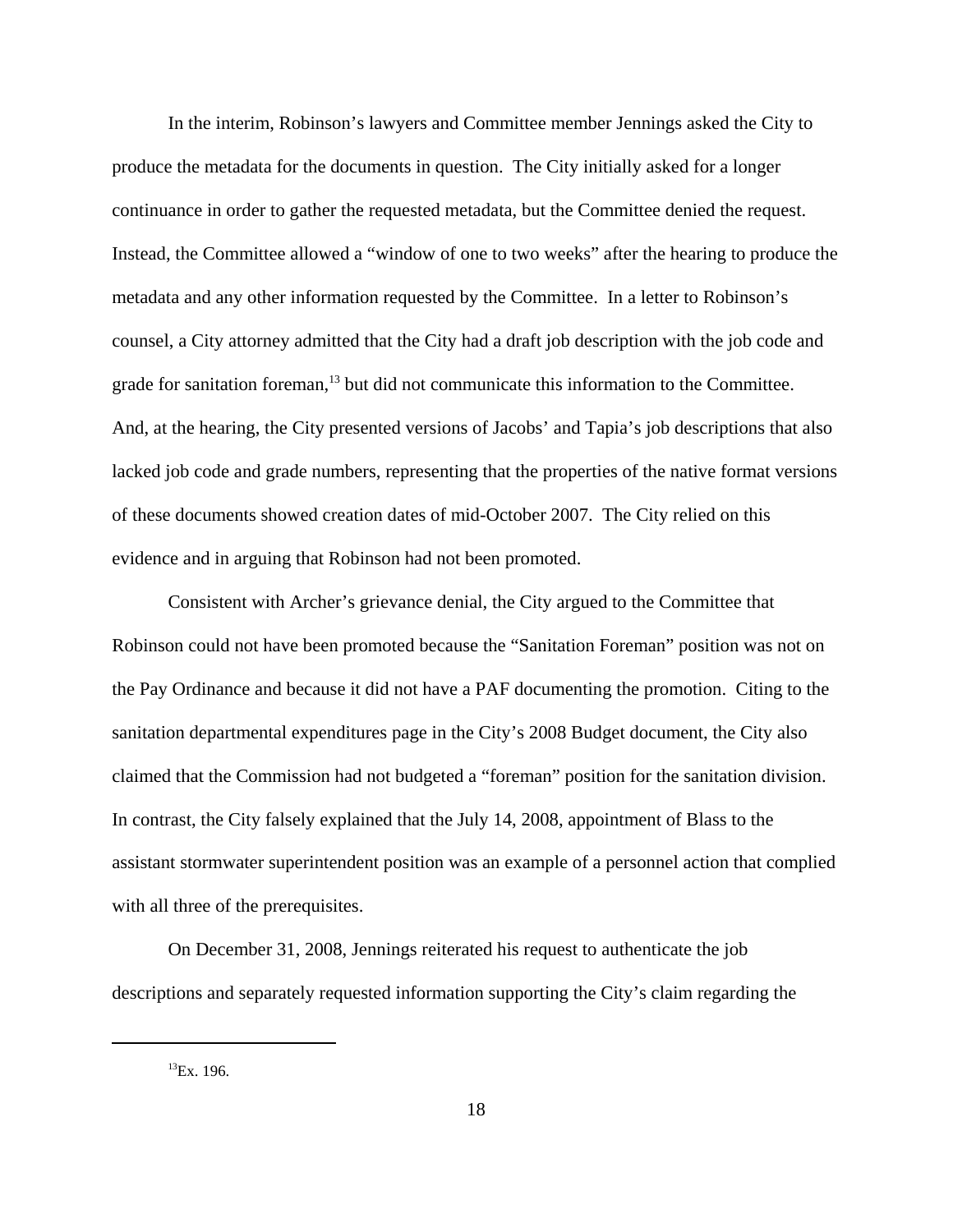process used to appoint Blass. Robinson did not learn that the City had responded to these requests until after the Committee issued its decision. Based on the information available to the Committee, two members (Paton and Reedy) adopted the City's position that Robinson had not been promoted because a PAF had not been completed, "Sanitation Foreman" was not listed on the Pay Ordinance, and the City had not budgeted for the position. While the Committee did recommend that Robinson receive another \$1 per hour raise for assuming additional duties, it did not direct the City to classify Robinson as a foreman.

The City ultimately claimed it was too expensive to produce the metadata, estimating that it would cost about \$10,000. In fact, one of the arbitrators, Paton, had an ex parte conversation by email and phone with Archer about the prohibitive cost of the metadata, and this arbitrator, who served as chair of the panel, told the City not to produce it.

But in this action, metadata was produced. In fact, by producing these various documents in electronic form, certain metadata was instantly accessible by simply opening these Microsoft Word*®* documents, and looking at each document properties screen. Robinson illustrated this during trial, and the Court was able to see document properties such as when the document was created, when it was last modified, and when it was last accessed. All of this evidence established, by a strong preponderance of the evidence that Baugher had modified the job description in his computer drive to delete the code and grade from his so-called "draft" job description. This was a thinly disguised attempt to alter the evidence to fit Baugher's story that he never in fact promoted Robinson.

The City deliberately misled the Mediation Committee by withholding material information and by misrepresenting facts about the job descriptions, the structure of the public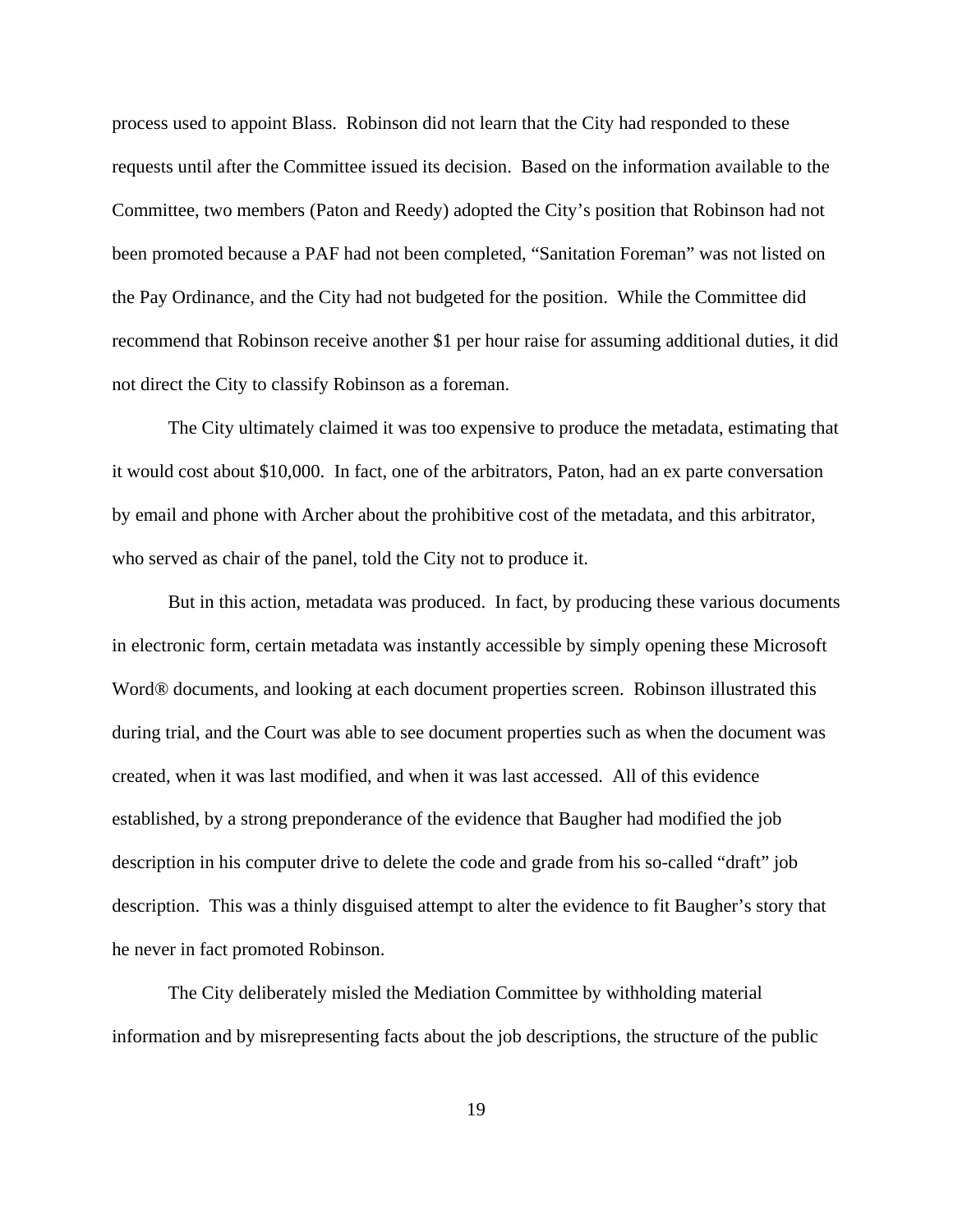works department, the budget document, and the cost of obtaining metadata information. First, it submitted an altered Sanitation Foreman job description, without job code and pay grade numbers, to the Committee as "the one" Baugher drafted, claimed it had "never seen" Robinson's version with the 435/35 information, and suggested, instead, that Robinson must have fabricated his version of the job description.

Second, it altered Tapia's and Jacobs' job descriptions to remove the job code and pay grade numbers a few hours after the hearing commenced on December 8, 2008, presented the altered documents to the Committee on December 30 to corroborate the authenticity of its version of Robinson's job description, and represented that the document metadata showed that the documents were created in mid-October 2007, without producing the metadata or disclosing that it also showed that these documents had been altered on December 8, 2008.<sup>14</sup> The City held off on producing the document metadata to the Committee (even though the City's counsel had accessed this data) prior to the December 30th hearing, and likewise withheld the information from the Committee (and Robinson) after the hearing ended. The City withheld from Robinson and the Committee, even after the hearing, the document metadata that the City already had reviewed, which would have revealed that the City had altered the documents it presented to the Committee.

Third, the City insisted that Robinson could not be classified or paid as a labor foreman unless the City took certain "immutable" steps, citing Blass's appointment as an example of meeting those criteria, even though the City knew its argument was "inconsisten[t]" with the process used to hire Blass.

<sup>14</sup>*See* Exs. 185, 187, 191.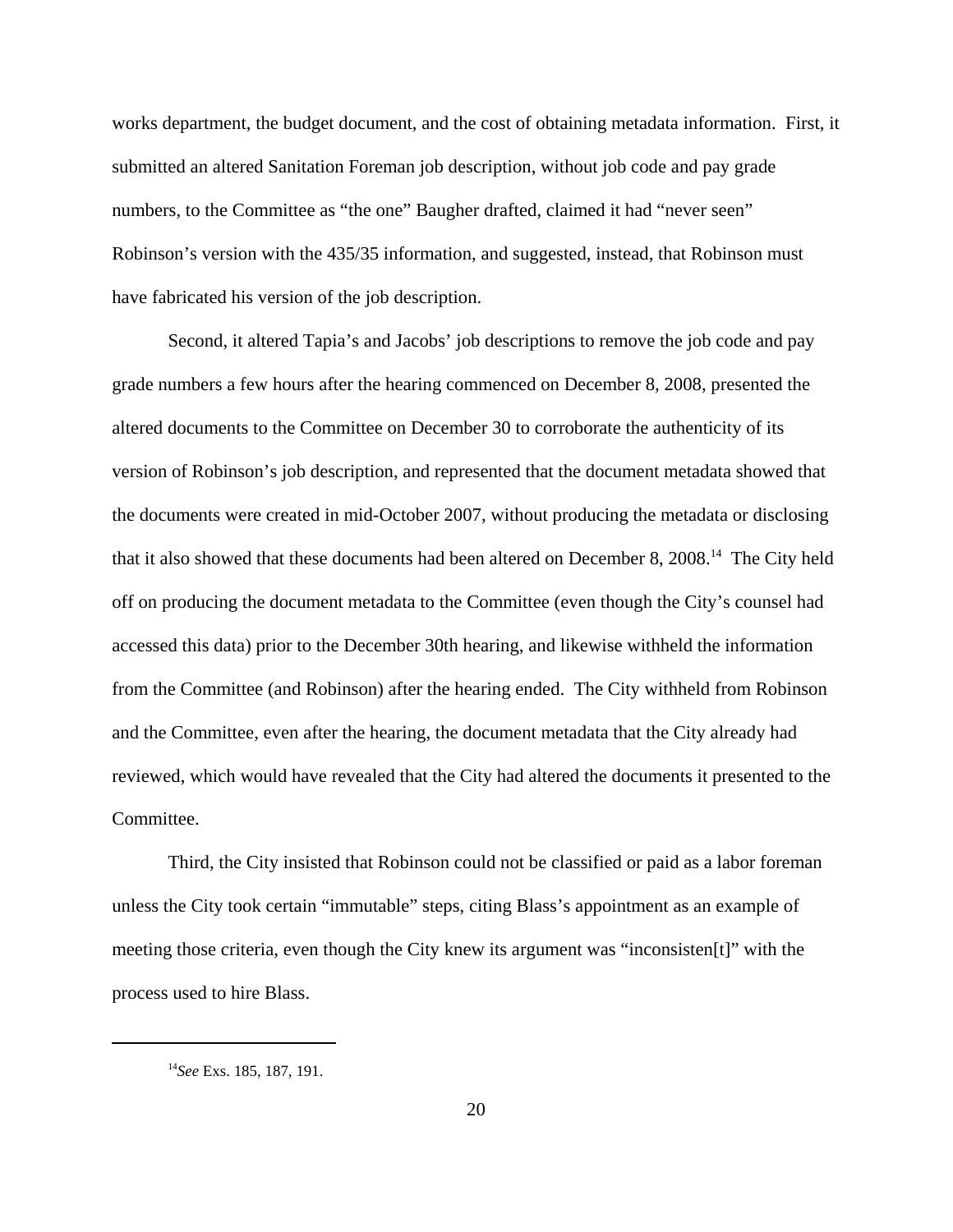Fourth, the City testified falsely that there could be no Sanitation Foreman because the sanitation division reported to Jacobs in the streets department (and not directly to Baugher, as a foreman would), even though Robinson did not report to Jacobs and neither the organizational chart in Russell's files nor the version in the Handbook adopted by the Commission on December 2, 2008, show sanitation reporting to streets. Just days before the hearing, on December 3rd, the Handbook organizational chart showing the sanitation and streets divisions as co-equals was deleted, and a new chart was inserted, showing sanitation reporting to streets, consistent with the City's position at the hearing five days later. According to the metadata, the new chart was inserted by user Nancy Crain, Archer's former secretary. But this was not possible because she was deceased at the time of the modification. Notably, the City Commission had just approved a new handbook with the old chart on December 2, 2008, one day before the substitution was made.

Fifth, the City responded ex parte to Jennings's request for information about Blass's appointment by providing new and material information. Archer emailed Paton, attaching misleading excerpts from the City's 2008 budget document that referenced the creation of two stormwater positions, but excluded the stormwater expenditures page that showed (similar to sanitation) that the positions were designated as MWI and MWIII. The City also responded ex parte to Jennings' request for metadata by providing new and material information to Paton. This information convinced Paton to ignore Jennings's request for metadata, which would have impeached the City's proffered justification for not properly classifying and paying Robinson, because ostensibly it would cost the City \$10,000 to retrieve it.

The Court finds that City officials wilfully withheld new and material evidence from the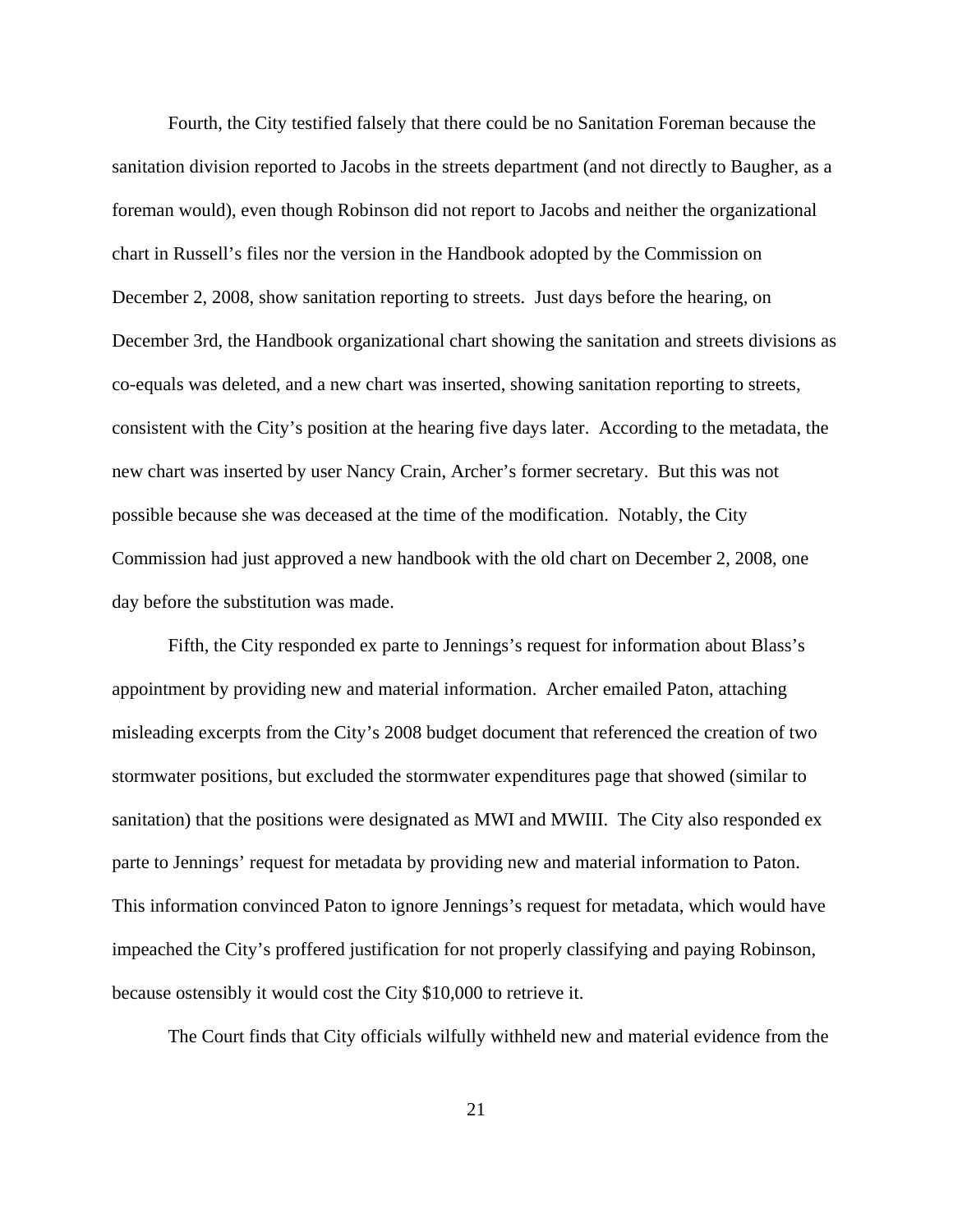Mediation Committee during the December 2008 hearings. The Court further finds that the City's conduct, calculated to deprive Robinson of compensation as a labor foreman, was egregious, outrageous, and shocking to the Court's conscience.

#### **II. Analysis and Conclusions of Law**

The Court has subject matter jurisdiction under 28 U.S.C. § 1331 over Plaintiff's federal claims; the Court exercises supplemental jurisdiction over the KWPA claim pursuant to 28 U.S.C. § 1367. The City is a Kansas municipality and the Court properly exercises personal jurisdiction over it. Venue properly rests with this Court.

Plaintiff brought four claims that were tried to the Court: race discrimination in violation of Title VII, deprivation of procedural due process under § 1983, deprivation of substantive due process violation under § 1983, and a violation of the KWPA. The Court discusses each in turn.

## **A. Title VII**

Robinson claims that the City discriminated against him because of his race, in violation of Title VII, when it failed to classify and compensate him as a Labor Foreman. Under Title VII, it is an unlawful employment practice to "discriminate against any individual with respect to his compensation, terms, conditions, or privileges of employment, because of such individual's race."<sup>15</sup> At trial, "the ultimate test is whether plaintiff has produced enough creditable evidence to persuade the trier of fact that defendant acted with discriminatory intent and that such intent caused plaintiff's injury."<sup>16</sup> A plaintiff can prove intentional discrimination by direct or

 $1542$  U.S.C. § 2000e-2(a)(1).

<sup>&</sup>lt;sup>16</sup>Dodoo v. Seagate Tech., Inc., 235 F.3d 522, 528 (10th Cir. 2000) (citations omitted). Defendant did not argue at trial that Plaintiff could not establish a prima facie case of discrimination. To establish a prima facie case of race discrimination, Robinson must show that (1) he is a member of a protected class; (2) he suffered an adverse employment action; and (3) the challenged action took place under circumstances giving rise to an inference of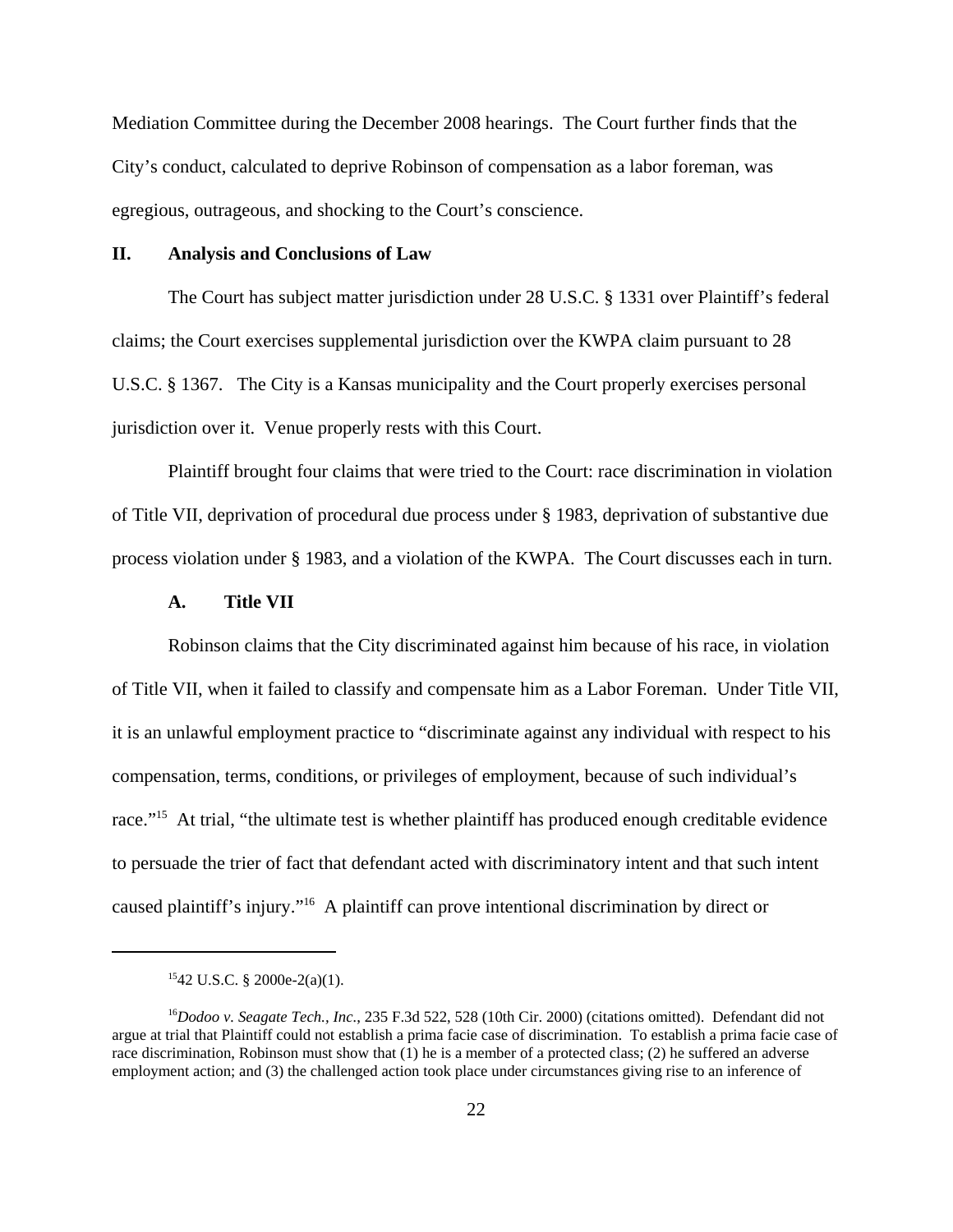circumstantial evidence. Proof that the defendant's nondiscriminatory explanation for the adverse employment action is unworthy of credence is "one form of circumstantial evidence that is probative of intentional discrimination, and it may be quite persuasive."<sup>17</sup> And "once the employer's justification has been eliminated, discrimination may well be the most likely alternative explanation, especially since the employer is in the best position to put forth the actual reason for its decision."<sup>18</sup> "Pretext can be shown by such weaknesses, implausibilities, inconsistencies, incoherencies, or contradictions in the employer's proffered legitimate reasons for its action that a reasonable factfinder could rationally find them unworthy of credence and hence infer that the employer did not act for the asserted non-discriminatory reasons."<sup>19</sup>

As noted, the City asserts several nondiscriminatory explanations for why Plaintiff was not promoted, and argues that his nonpromotion itself explains why he was not classified and paid as a labor foreman. To review, the City contends that (1) City Manager approval was required for promotions and that neither Russell nor Archer approved Robinson's promotion by completing a PAF; (2) there was no classification in the pay ordinance for "sanitation foreman," (3) the labor foreman classification had not been approved in the budgeting process; (4) Plaintiff was not performing sanitation foreman duties; and (5) Plaintiff was not qualified for the sanitation foreman position. Plaintiff addressed each of the City's proffered nondiscriminatory

discrimination. *EEOC v. PVNF, L.L.C*., 487 F.3d 790, 800 & n.5 (10th Cir. 2007). It is undisputed that Robinson is a member of a protected class and that the failure to classify and pay him as a labor foreman is an adverse employment action. For the same reasons explained in the Court's pretext analysis, the Court finds that the challenged action took place under circumstances giving rise to an inference of discrimination.

<sup>17</sup>*Reeves v. Sanderson Plumbing Prods., Inc.*, 530 U.S. 133, 147 (2000); *see also Townsend v. Lumbermens Mut. Cas. Co.*, 294 F.3d 1232, 1241 (10th Cir. 2002).

<sup>18</sup>*Reeves*, 530 U.S. at 147.

<sup>19</sup>*Townsend*, 294 F.3d at 1242.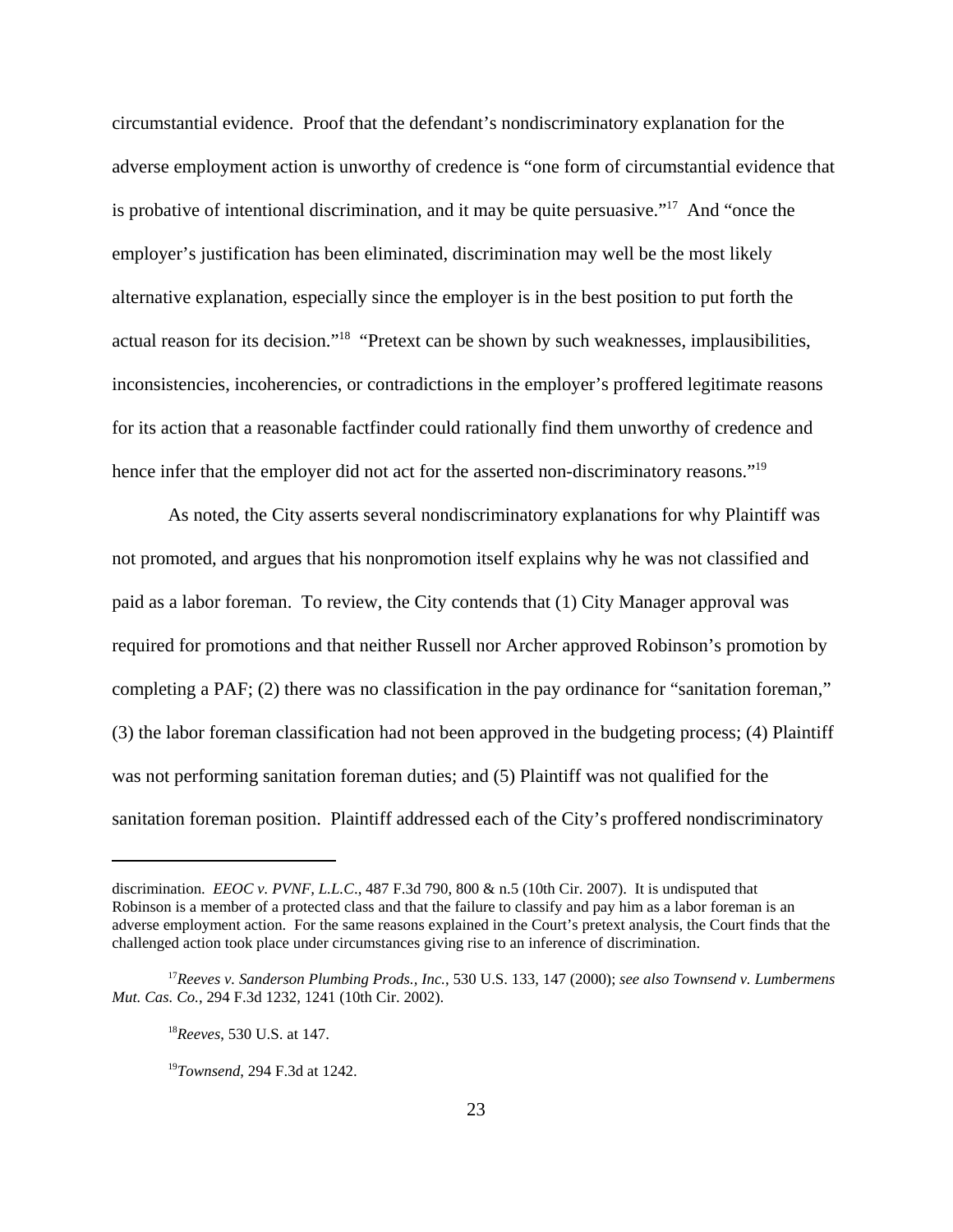explanations for its actions, pointing to evidence that they are unworthy of credence.

As explained in the Court's detailed findings of fact, the Court agrees that the City's witnesses were generally not credible and that their stated explanations are unworthy of belief. The Court also credits Mary Bartlett's testimony that Robinson was promoted, and her April 2008 letter documenting her perception that racism was involved in Baugher's treatment of Robinson. His family hosted a surprise party, attended by several City employees, celebrating his promotion as the first black in a foreman position in the Public Service department. There is no clear nondiscriminatory explanation for the City's decision not to properly classify and pay Robinson after he was promoted. This finding permits the Court to conclude that the City unlawfully discriminated against Robinson.<sup>20</sup> The City's longstanding efforts to cover up his promotion, coupled with the fact that similarly situated employees were properly classified and paid, leads this Court to conclude that the City intentionally discriminated against Robinson.

Pretext is often demonstrating by a showing that non-protected individuals were treated more favorably for comparable conduct.<sup>21</sup> "Similarly-situated employees are those who deal with the same supervisor and are subject to the same standards governing performance evaluation and discipline."<sup>22</sup> To determine whether employees are similarly situated, the Court "should also compare the relevant employment circumstances, such as work history and company policies, applicable to the plaintiff and the intended comparable employees."<sup>23</sup> The

<sup>20</sup>*Reeves*, 530 U.S. at 148.

<sup>21</sup>*Kendrick v. Penske Transp. Servs., Inc*., 220 F.3d 1220, 1232 (10th Cir. 2000).

<sup>22</sup>*Rivera v. City & Cnty. of Denver*, 365 F.3d 912, 922–23 (10th Cir. 2004) (quoting *Aramburu v. Boeing Co.*, 112 F.3d 1398, 1404 (10th Cir. 1997)) (internal quotation marks omitted).

<sup>23</sup>*McGowan v. City of Eufala*, 472 F.3d 736, 745 (10th Cir. 2006).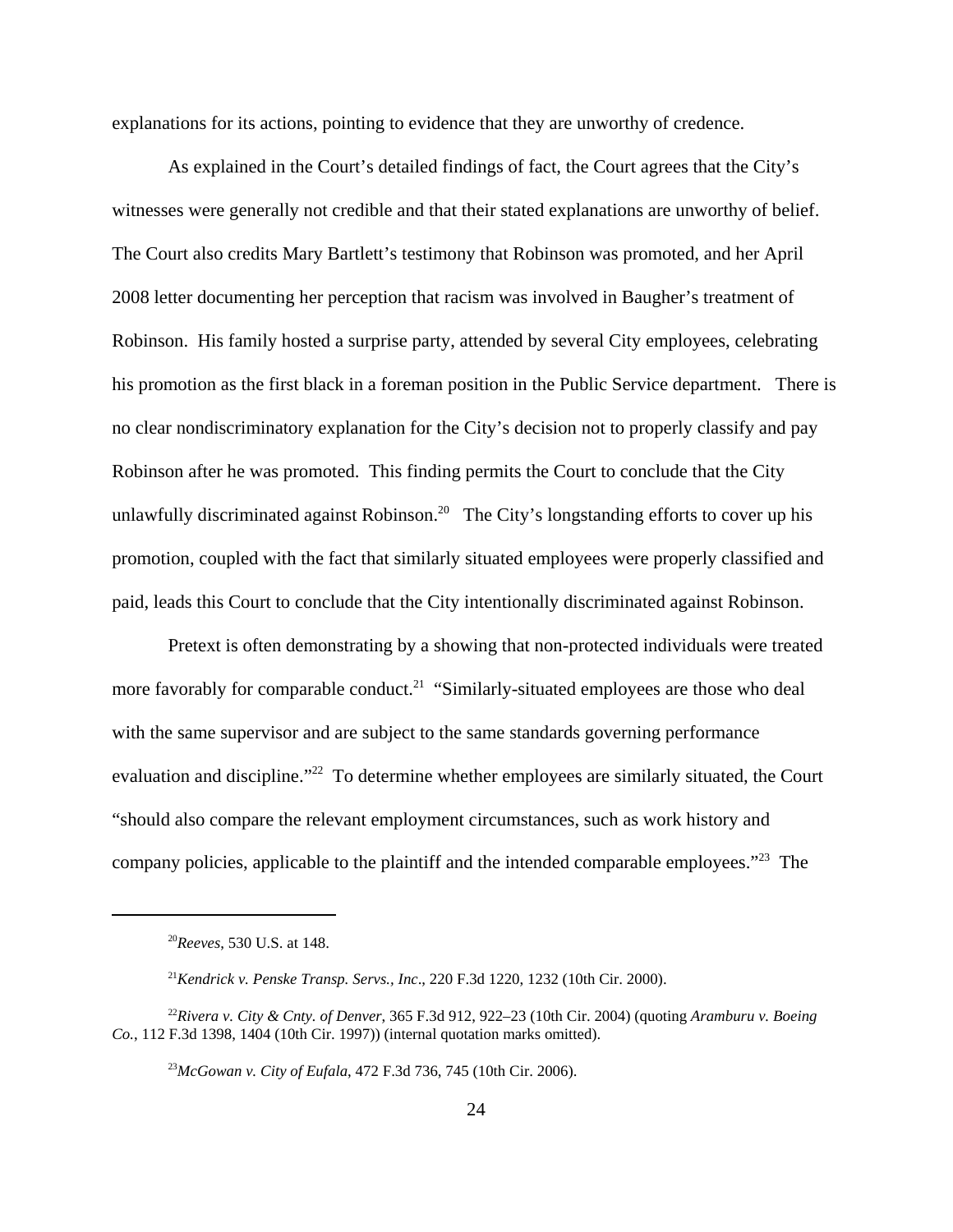parties presented an issue of fact on the appropriate comparators to Robinson. Robinson urged that he was treated less favorably than other non-African-American supervisors in the Public Works department such as Tapia, Jacobs, and Blass. The City argues that Robinson should be compared to Nichols, whose job responsibilities became Robinson's in the summer of 2007. As explained in the Court's findings of fact, Tapia, Jacobs, and Blass are the proper comparators because, as supervisors, they shared Baugher as a supervisor, they were subject to generally the same performance standards and discipline, and they shared relevant employment circumstances. While Robinson was held to the same standards as these individuals, he was classified and paid less. Nichols, by comparison, was not considered a supervisor in the same way that Robinson was and was in fact passed over by Baugher for the foreman position because he was unwilling to take on the extra responsibilities and training that Robinson agreed to take on. In fact, Robinson evaluated Nichols, a MWIII, but there is no evidence that Nichols ever evaluated Robinson before his promotion when Nichols supposedly held the same duties. This evidence further convinces the Court that the City had a discriminatory motive in failing to classify and compensate Robinson for the work he was performing.

Finally, the City urges in its proposed conclusions of law that the Court should focus on the honest beliefs of the decisionmaker at the time of the decision, in this case Archer or the Mediation Committee, in determining discriminatory intent.<sup>24</sup> At the time of the initial decision not to classify and pay Robinson as a labor foreman, Baugher was his supervisor and Russell was the City Manager. As described in the Court's findings of fact, they had been working together prior to Robinson's promotion to reorganize the Public Works department and to rewrite job

<sup>24</sup>*See Young v. Dillon Cos.*, 468 F.3d 1243, 1250 (10th Cir. 2006).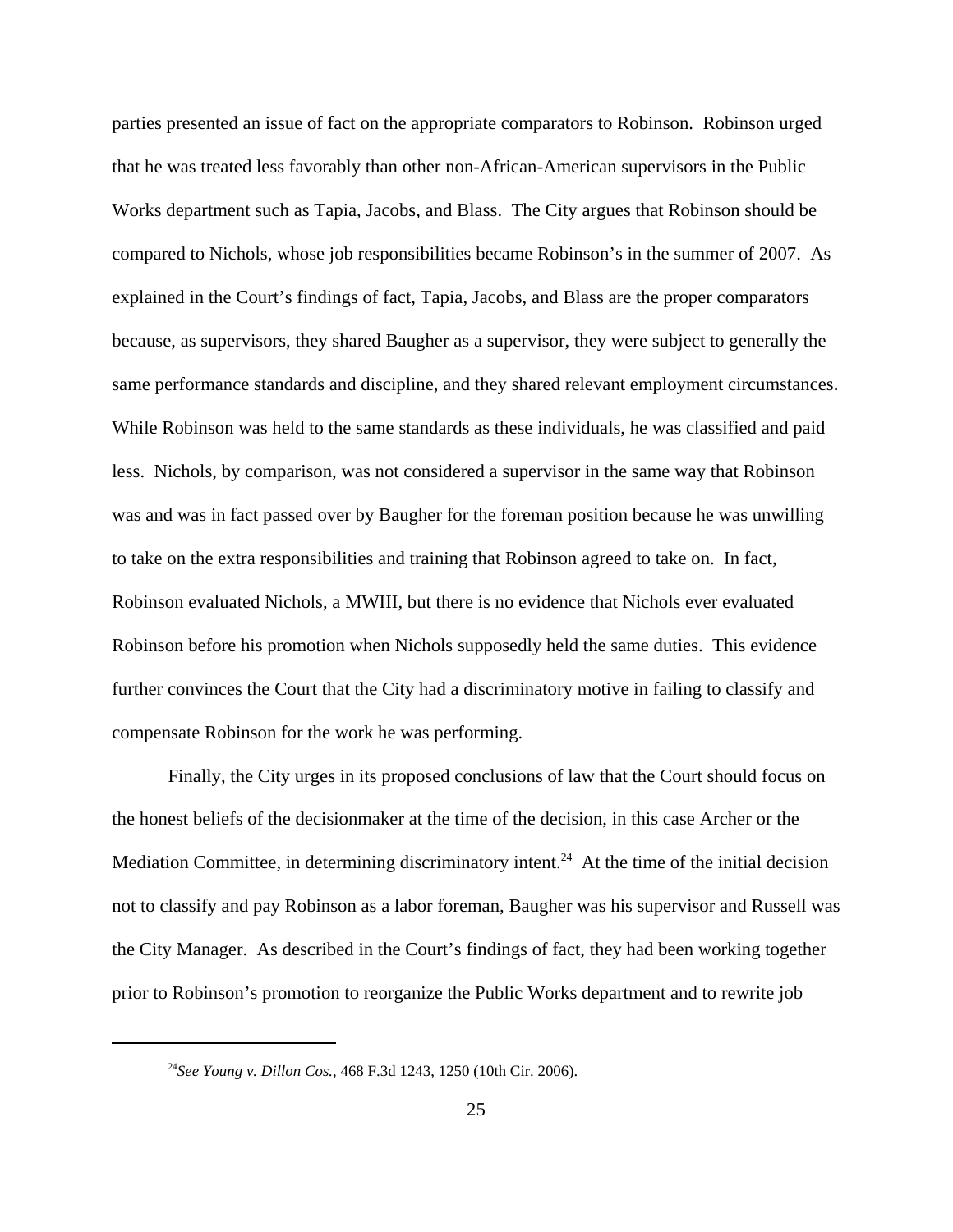descriptions. The Court finds that Baugher, with Russell's approval, promoted Robinson and at some point subsequent to that promotion, realized that he could not obtain funding for both Robinson's position and a new assistant stormwater superintendent position, which he intended to fill several months later with Blass.<sup>25</sup> Upon confronting Baugher about why his pay had not increased in conjunction with his new supervisory duties, Robinson was threatened with an accusation of insubordination and Baugher began removing all indicia that Robinson had been promoted. The Court cannot find on the record before it that either Baugher or Russell had an honest belief in October 2007 that they had clearly communicated to Plaintiff that he was only being given Nichols' limited job responsibilities; all of the objective evidence suggests that they convinced Robinson that he had been promoted, only to deny him the pay increase that he was due in conjunction with that promotion and then to begin a process of covering up the objective evidence of the promotion. Given that the Court finds much of the City witnesses' testimony not credible, it is unable to find that Baugher or Russell, at the time of the decision, had an honest belief that they were merely asking Robinson to take over the responsibilities of Nichols, another MWIII.

The trial record does not conclusively reveal "some other, nondiscriminatory reason for the employer's decision,"<sup>26</sup> and Robinson presented a strong case that the City's stated reasons are untrue. The record reveals that the City promoted Robinson and undertook to conceal evidence of the promotion in order to avoid classifying and paying him more under the Pay Ordinance, while at the same time reaping the benefits of his increased responsibilities and

<sup>&</sup>lt;sup>25</sup>Because the Court finds that Baugher had the authority to promote Robinson, he is an appropriate decisionmaker for purposes of this analysis.

<sup>26</sup>*Reeves*, 530 U.S. at 148.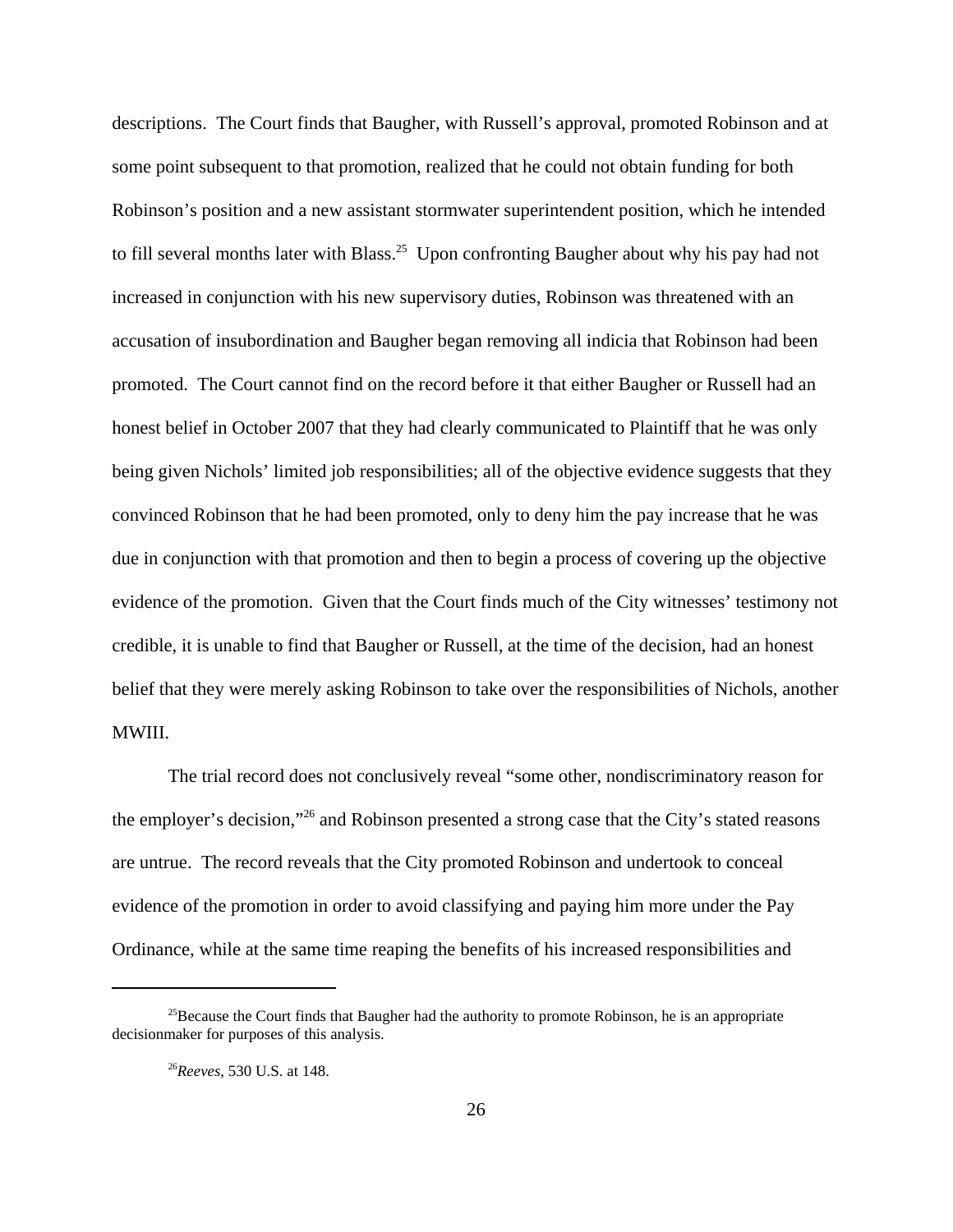duties—he supervised many employees and was able to get the sanitation division's overtime problem under control. The Court concludes, as stated in its findings of fact, that the only explanation for the City's failure to follow through on Plaintiff's promotion is unlawful discrimination.

#### **B. Due Process Claims**

The Fourteenth Amendment provides that the states shall not "deprive any person of life, liberty, or property, without due process of law."<sup>27</sup> Procedural due process claims are evaluated by asking first, "whether there exists a liberty or property interest which has been interfered with by the State," and second, "whether the procedures attendant upon that deprivation were constitutionally sufficient."<sup>28</sup> The Due Process clause also contains a substantive component, "barring certain government actions regardless of the fairness of the procedures used to implement them."<sup>29</sup> Substantive due process "provides protection against arbitrary and oppressive government action, even when taken to further a legitimate governmental objective."<sup>30</sup> Here, Robinson asserts procedural and substantive due process claims, both premised on his contention that the City deprived him of his right to be properly classified and compensated in his employment. For his procedural due process claim, Robinson argues that he was not provided with the requisite notice and opportunity to be heard, because at the mediation hearing, the City altered material evidence presented to the Mediation Committee, and that the

<sup>30</sup>*Id.* at 767.

<sup>&</sup>lt;sup>27</sup>Const. amend. XIV,  $\S$  1.

<sup>28</sup>*Lauck v. Campbell Cnty.*, 627 F.3d 805, 811–12 (10th Cir. 2010) (quoting *Ky. Dep't of Corr. v. Thompson*, 490 U.S. 454, 460 (1989)).

<sup>29</sup>*Seegmiller v. LaVerkin City*, 528 F.3d 762, 766 (10th Cir. 2008).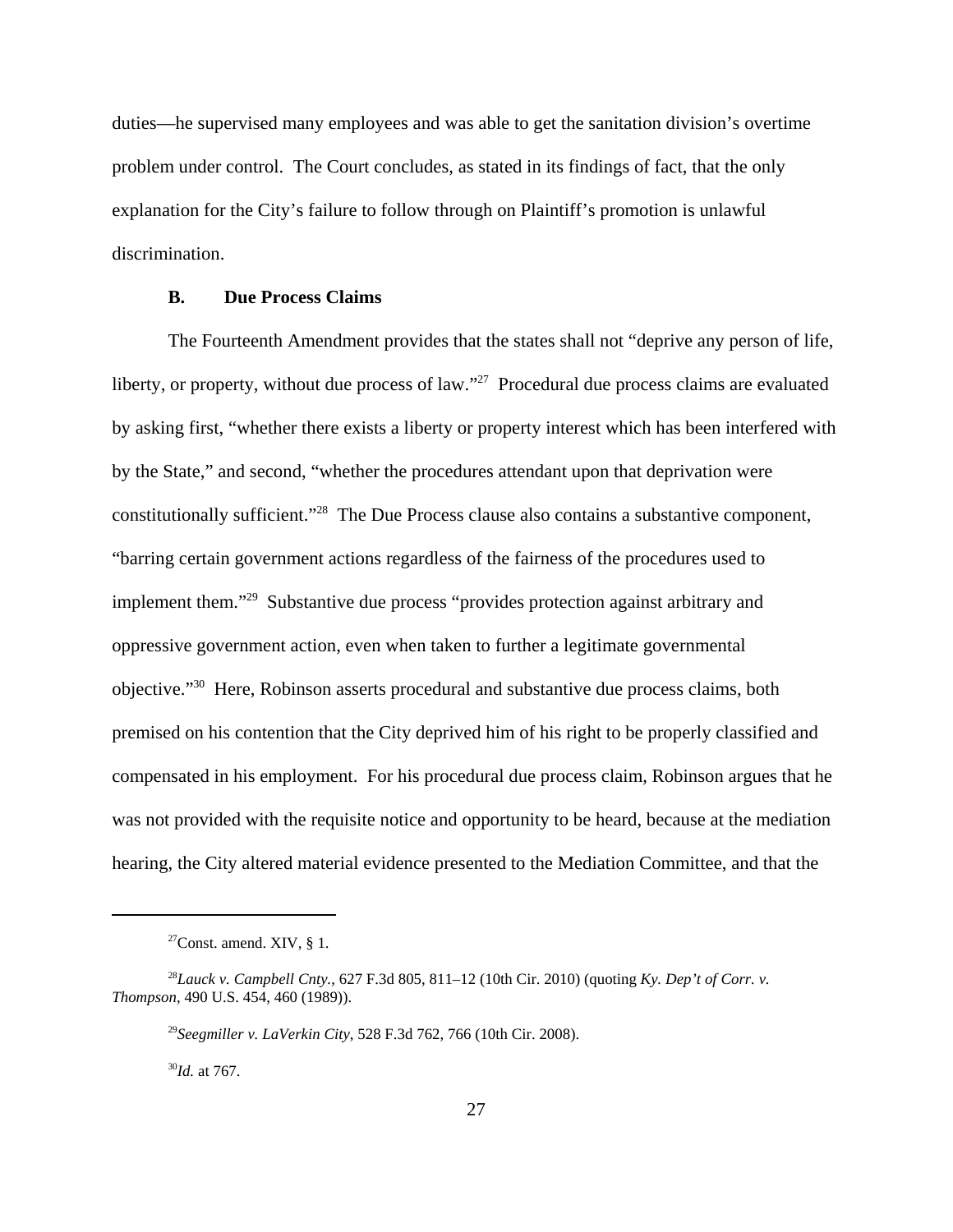City Manager communicated with a Committee member ex parte. Robinson's substantive due process claim is that the City's deprivation of his property interest in being properly classified and compensated was arbitrary, capricious, and pretextual.

#### **1. Property Interest**

The City first contends that the due process claims fail because Robinson does not have a protected property interest in the labor foreman classification and pay grade. "The existence of a property interest is defined by existing rules or understandings that stem from an independent source such as state law-rules or understandings that secure certain benefits and support claims of entitlement to those benefits."<sup>31</sup> These sources may include municipal charters or ordinances, and express and implied contracts.<sup>32</sup>

> Procedural detail in a statute or regulation, standing alone, is not sufficient to establish a protected property interest in an employment benefit. However, if the statute or regulation places substantive restrictions on the discretion to demote an employee, such as providing that discipline may only be imposed for cause, then a property interest is created.<sup>33</sup>

Whether a property interest exists is a question of  $law<sup>34</sup>$ . The Court has already found on summary judgment that if the factfinder in this case determines Robinson was promoted to the labor foreman position, then he has a property interest in the classification and pay grade for that new position. The Court concluded that the City's policies amount to more than procedural

<sup>31</sup>*Hennigh v. City of Shawnee*, 155 F.3d 1249, 1253 (10th Cir. 1998) (quotation omitted).

<sup>32</sup>*Schultz v. City of Longmont, Colo.*, 465 F.3d 433, 444 (10th Cir. 2006) (citing *Town of Castle Rock v. Gonzales*, 545 U.S. 748, 756 (2005)).

<sup>33</sup>*Hennigh*, 155 F.3d at 1254.

<sup>34</sup>*Burns v. Bd. of Comm'rs of Cnty. of Jackson, Kan.*, 197 F. Supp. 2d 1278, 1287 (D. Kan. 2002) (citing *Tarabishi v. McAlester Reg. Hosp*., 827 F.2d 648, 651 (10th Cir. 1987)).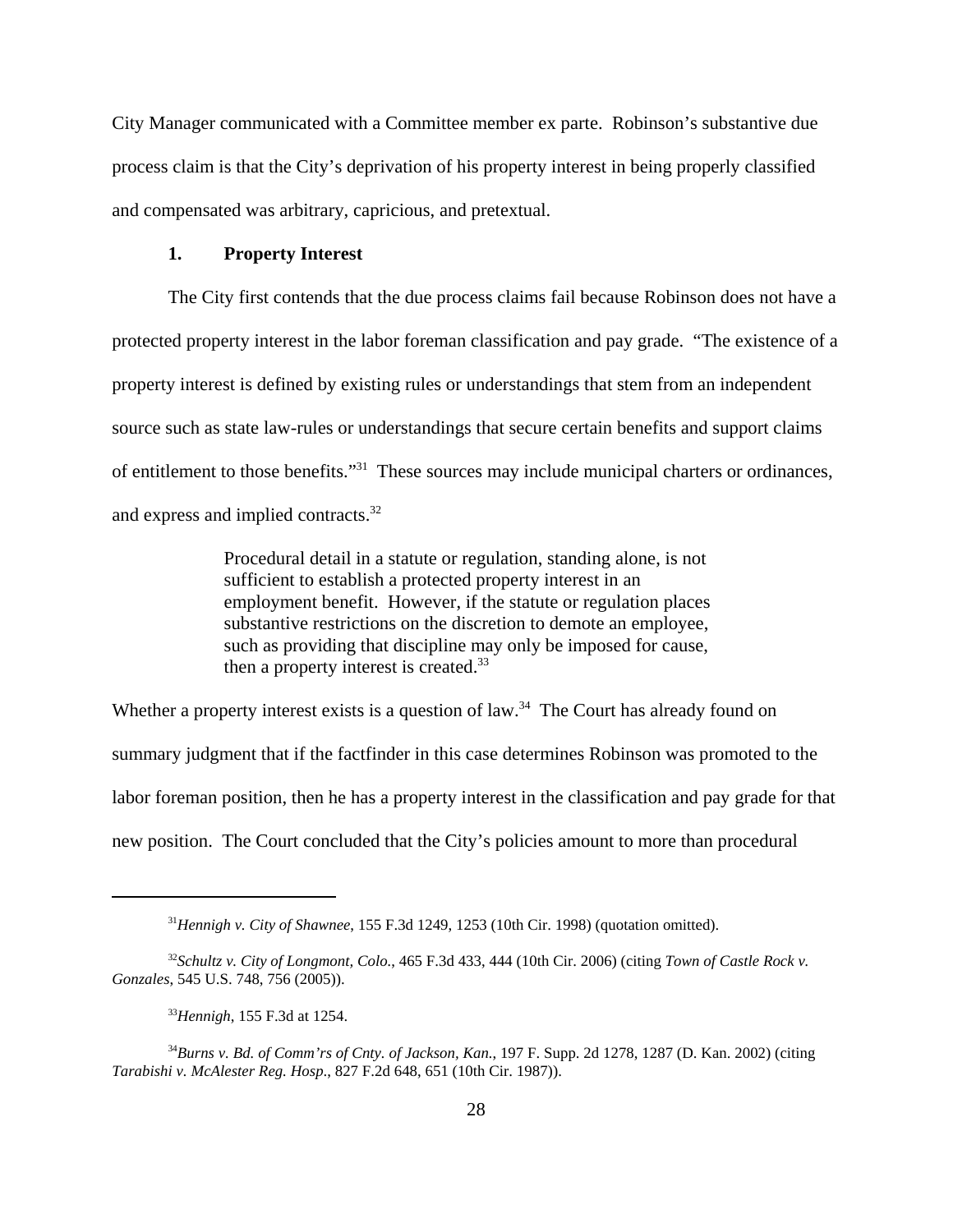protections: they created a protected property interest in the correct classification and compensation for employees who are in fact promoted. The Court has found that Robinson was promoted to the labor foreman position; thus, he has a protected property interest in the corresponding classification and pay grade. Because the City continued to classify and pay Robinson as a MWIII, despite his promotion, it interfered with his property interest.

#### **2. Procedural Due Process**

The next step in the analysis of Robinson's procedural due process claim is to determine whether he was provided with sufficient process. The essential requirements of due process are notice and an opportunity to respond.<sup>35</sup> There must be an opportunity for the public employee to present his side of the case.<sup>36</sup> The City contends that Robinson was provided with sufficient process because he was given notice and an opportunity to be heard through the Mediation Committee process, during which he was represented by counsel. But Robinson's procedural due process claim is not premised on the failure to provide notice or a hearing. His claim is premised on the City's interference with and manipulation of the mediation hearing by (1) submitting an altered Sanitation Foreman job description and representing it was the one that Robinson was provided in October 2007; (2) submitting altered job descriptions for Tapia and Jacobs omitting the job code and pay grade numbers; (3) withholding metadata information requested by Robinson and the Mediation Committee; (4) misrepresenting the job classification and budgeting process to the committee; (5) falsely testifying that the Sanitation department reported to the Streets department, and therefore through Jacobs; (6) making ex parte

<sup>35</sup>*Cleveland Bd. of Educ. v. Loudermill*, 470 U.S. 532, 546 (1985).

<sup>36</sup>*Id.* at 543, 546.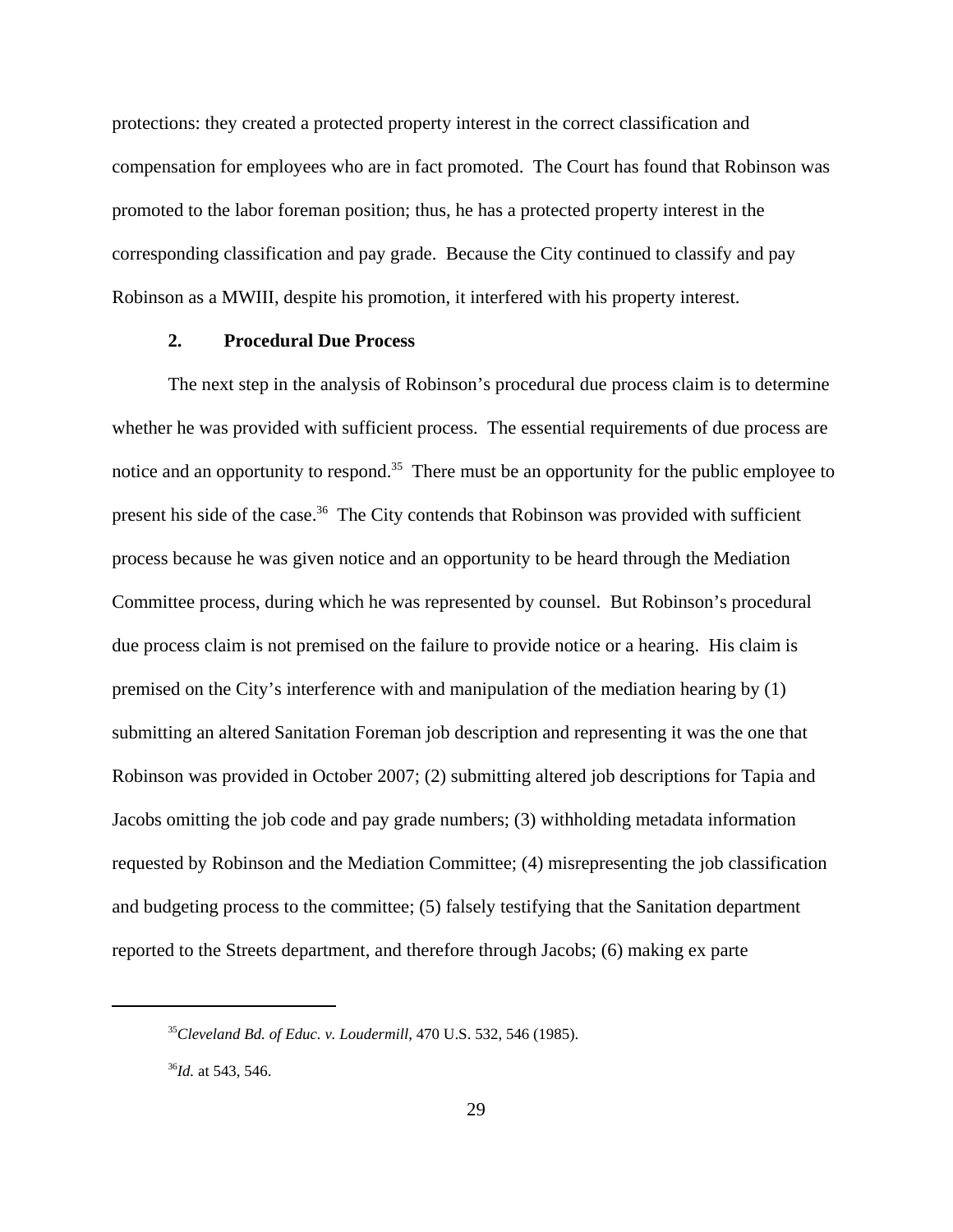communications to the Committee, which included new and material information about Blass's appointment, and telling one committee-member that the City's cost of providing metadata would be \$10,000.

The City interfered with Robinson's right to procedural due process by failing to provide him with a meaningful opportunity to respond to certain evidence produced by the City, and by modifying and misrepresenting the origin and properties of documents material to the promotion determination. $37$  The Court has previously found that ex parte communications did take place between Archer and Paton and that this information was new and material.<sup>38</sup> The Court has also found that Baugher modified documents to delete the code and grade from the Sanitation Foreman job description in order to make it appear that Robinson had not been promoted. In addition to manipulating key documents provided to the Mediation Committee, the City argued that in fact Robinson had modified the job description he provided as evidence of his promotion. The Mediation Committee was misled, which materially affected its decision that Robinson was not promoted, and resulted in an unfair hearing. Under these circumstances, Robinson has established a violation of his right to procedural due process.

#### **3. Substantive Due Process**

To show that the City violated his substantive due process right to be properly classified and paid, Robinson must also show that the City's challenged action was arbitrary, capricious, or

<sup>37</sup>*See Watson v. Univ. of Utah Med. Ctr.*, 75 F.3d 569, 580–81 (10th Cir. 1996); *Stone v. FDIC*, 179 F.3d 1368, 1376–77 (Fed. Cir. 1999).

<sup>38</sup>*See Stone*, 179 F.3d at 1377 (explaining that ex parte communications that "introduce new and material information to the deciding official will violate the due process guarantee of notice.").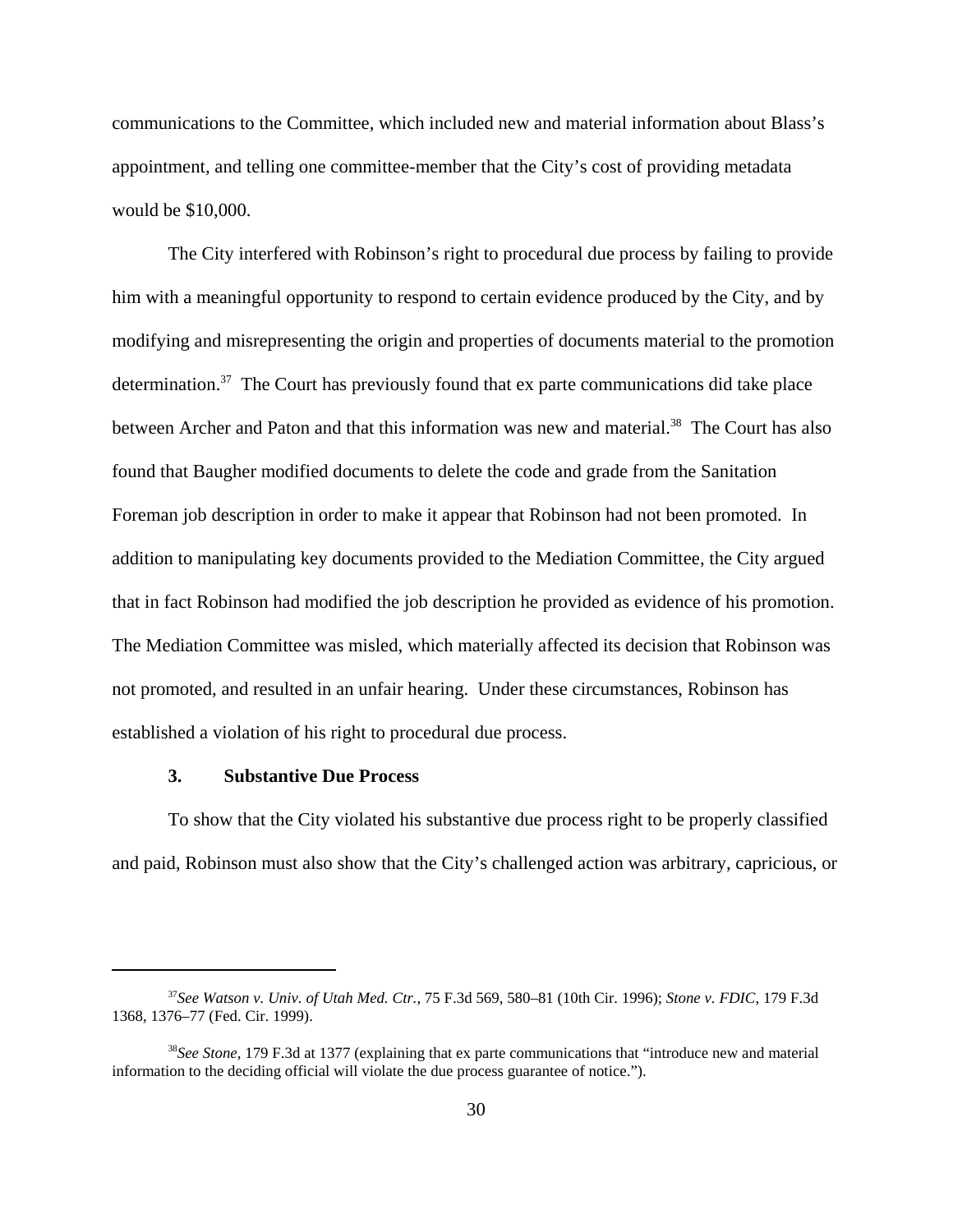without a rational basis.<sup>39</sup> Government action is arbitrary where it "shocks the conscience."<sup>40</sup> Due process is "not a guarantee against incorrect or ill-advised personnel decisions."<sup>41</sup> But "conduct intended to injure in some way unjustifiable by any government interest is the sort of official action most likely to rise to the conscience-shocking level."<sup>42</sup>

Robinson argues that the City's conduct was arbitrary or capricious because its justifications were pretextual, it intentionally and deliberately chose not to place Robinson in the appropriate classification and pay grade, City officials ignored evidence that it had misclassified Robinson even after conducting an investigation, and it was not based on the conscientious, careful, and deliberate exercise of professional judgment.

The Court agrees that the City's decision not to classify Robinson as a labor foreman was pretextual for the reasons explained on the Title VII claim. The Court also agrees that the City's actions in covering up Robinson's promotion and misleading the Mediation Committee were arbitrary and capricious. This conduct was intentional and prolonged—City documents were altered at the time of the hearing both to counter Robinson's reliance on the October 2007 job description, and to alter the organizational chart in the Handbook, which impacted the supervisor for whom the City argued Robinson worked. The Court finds that this conduct shocks the conscience because the City to intentionally and deliberately covered up evidence that supported Robinson's claim that Baugher had promoted him.

<sup>39</sup>*Crider v. Bd. of Cnty. Comm'rs of Cnty. of Boulder*, 246 F.3d 1285, 1289 (10th Cir. 2001); *Hennigh v. City of Shawnee*, 155 F.3d 1249, 1257 (10th Cir. 1998).

<sup>40</sup>*Cnty. of Sacramento v. Lewis*, 523 U.S. 833, 845–46 (1998).

<sup>41</sup>*Curtis v. Okla. City Pub. Sch. Bd. of Educ.*, 147 F.3d 1200, 1215 (10th Cir. 1998) (quoting *Bishop v. Wood*, 426 U.S. 341, 350 (1976)).

<sup>42</sup>*Lewis*, 523 U.S. at 849.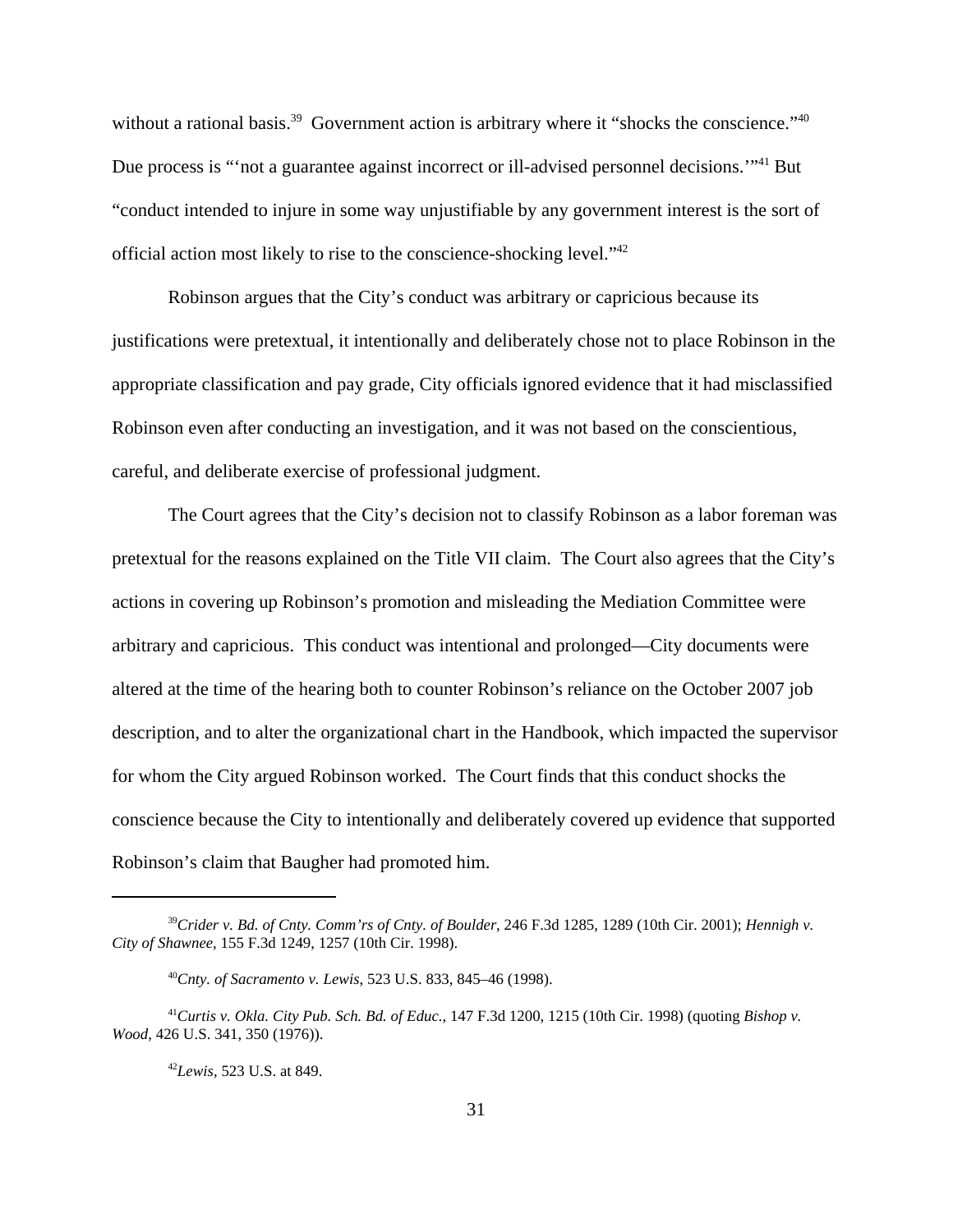## **4. Municipal Liability**

Having determined that a constitutional violation occurred, the Court next turns to the question of municipal responsibility. The City cannot be held vicariously liable for the acts of its agents; the City will only be held liable if it "can be fairly said that the city itself is the wrongdoer."<sup>43</sup> The City may be liable "when execution of a government's policy or custom, whether made by its lawmakers or by those whose edicts or acts may fairly be said to represent official policy, inflicts the injury that the government as an entity is responsible under § 1983."<sup>44</sup>

Robinson argues that the City may be liable based on the following: (1) Archer, the City's final policymaker for personnel actions, denied Robinson's grievance and ratified Baugher's decision in August 2008; (2) the City's custom of requiring its employees to perform duties in a higher job classification without compensation; (3) the City opposed and unlawfully interfered with Robinson's grievance at the December 2008 hearing, continuing to maintain that its conduct was lawful and required by City policies when in fact it was not. The Court agrees that the City is subject to *Monell* liability under the first and third theory of liability. Robinson's procedural and substantive due process claims are largely based on the City's actions with regard to the grievance process. The Court has found that the City interfered with the mediation process by manipulating evidence and communicating with a committee member ex parte, presenting that committee member with new and material information that clearly influenced that body's decision. Ironically, the City pursued its pretextual defense of its actions before the Mediation Committee while simultaneously accusing Robinson of manipulating the key piece of

<sup>43</sup>*Collins v. City of Harker Heights, Tex.*, 503 U.S. 115, 122 (1992).

<sup>44</sup>*Monell v. Dep't of Soc. Servs. of N.Y.*, 436 U.S. 658, 694 (1978).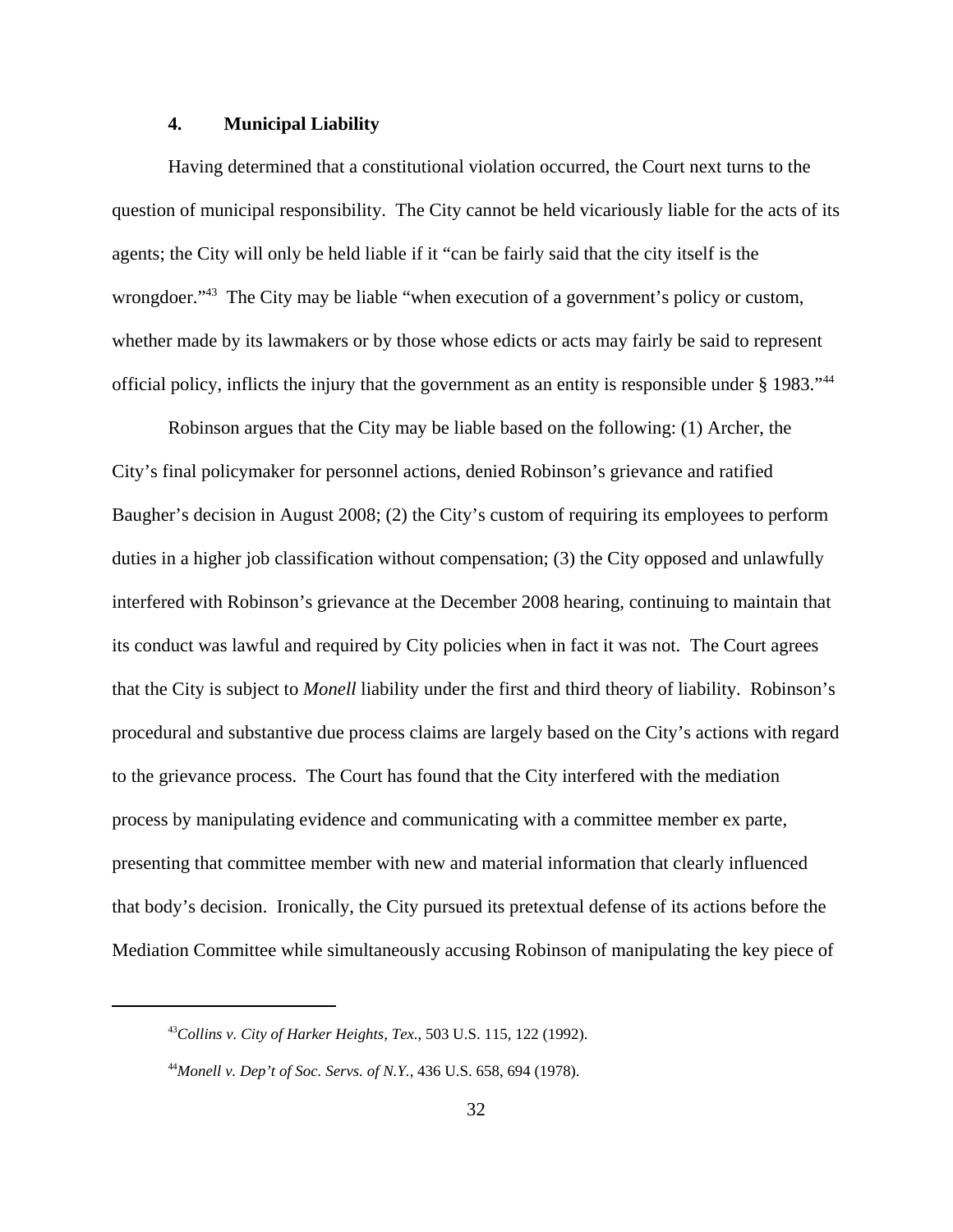evidence tending to show he had in fact been promoted.

These decisions can be attributed to the City itself.<sup>45</sup> Archer and other City employees interfered with the grievance process. And regardless of whether Archer or the Mediation Committee constitute the "final policymaker" on personnel issues, both ratified Baugher's pretextual decision not to classify and promote Robinson. Moreover, while the Mediation Committee may be the final policymaker with respect to personnel decisions, the due process claims also allege procedural interferences with the mediation process itself; interferences committed by Archer, Baugher, and others that amounted to a concerted effort to remove all evidence that Robinson was promoted. The Court finds that under the circumstances of this case, the City itself was the wrongdoer and is properly subject to liability.

### **C. KWPA Claim**

The KWPA states that "[e]very employer shall pay all wages due to the employees of the employer at least once during each calendar month."<sup>46</sup> The statute defines "wages" as "compensation for labor or services rendered by an employee, whether the amount is determined on a time, task, piece, commission or other basis less authorized withholding and deductions."<sup>47</sup> When an employer willfully fails to pay an employee his or her "wages due," the employer is liable for both the wages due and a penalty in an amount up to 100% of the unpaid wages.<sup>48</sup>

<sup>45</sup>*City of St. Louis v. Praprotnik*, 485 U.S. 112, 127 (1988) ("If the authorized policymakers approve a subordinate's decision and the basis for it, their ratification would be chargeable to the municipality because their decision is final."); *Melton v. City of Oklahoma City*, 879 F.2d 706, 724–25 (1989), *on reh'g*, 928 F.2d 920 (10th Cir. 1991) (finding municipal liability where City Manager, who was final policymaker, ratified the subordinate's actions).

 $^{46}$ K.S.A. § 44-314(a).

 $^{47}$ *Id.* § 44-313(c).

<sup>48</sup>*Id.* § 44-315(b).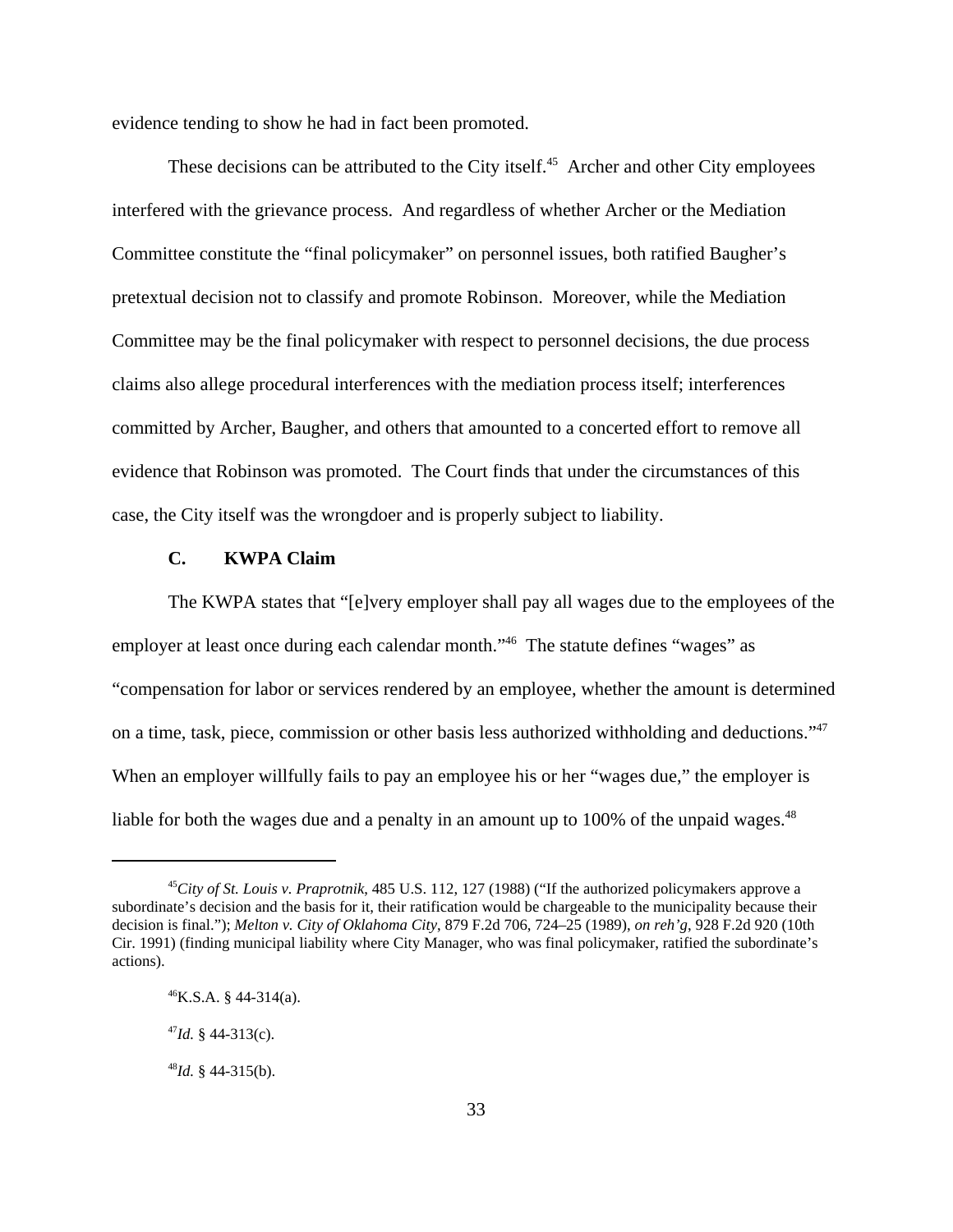"The KWPA, then, does not provide plaintiffs with any substantive rights, but simply provides a mechanism for plaintiffs to recover wages due. In such circumstances, plaintiffs must establish independently that they are entitled to the wages that they seek."<sup>49</sup> For the reasons set forth in detail in the Court's findings of fact, the City willfully failed to pay Robinson his wages due as contemplated by the KWPA.

#### **D. Damages**

Based on the Court's findings of fact and conclusions of law, the City is liable to Robinson under Title VII, 42 U.S.C. § 1983, and the KWPA. The measure of Robinson's past economic damages for his due process and Title VII claims and of unpaid wages under the KWPA is the same: the amount of earned, but unpaid, wages from September 1, 2007, to October 31, 2012—\$24,286.74.

The City also is liable to Robinson for a penalty under the KWPA for its willful non-payment of wages in the amount of 1% of the unpaid wages for each work day the non-payment continued (up to 8 days) and 100% of the wages unpaid after the eighth day for all unpaid or untimely paid wages, including the \$3,692.97 in backpay wages that the City withheld from Robinson until after the Committee's decision.<sup>50</sup> Robinson shall submit a calculation of the penalty owed through the date of Judgment within 21 days of the entry of the Court's Order.

The Court awards Robinson pre-judgment interest at Kansas's statutory rate of ten percent on the back wages owed him for his pendent state-law KWPA claim as "an element of plaintiff's complete compensation . . . for being deprived of the monetary value of his loss from

<sup>49</sup>*Garcia v. Tyson Foods, Inc.*, 766 F. Supp. 2d 1167, 1187 (D. Kan. 2011).

 $^{50}$ K.S.A. § 44-315(b).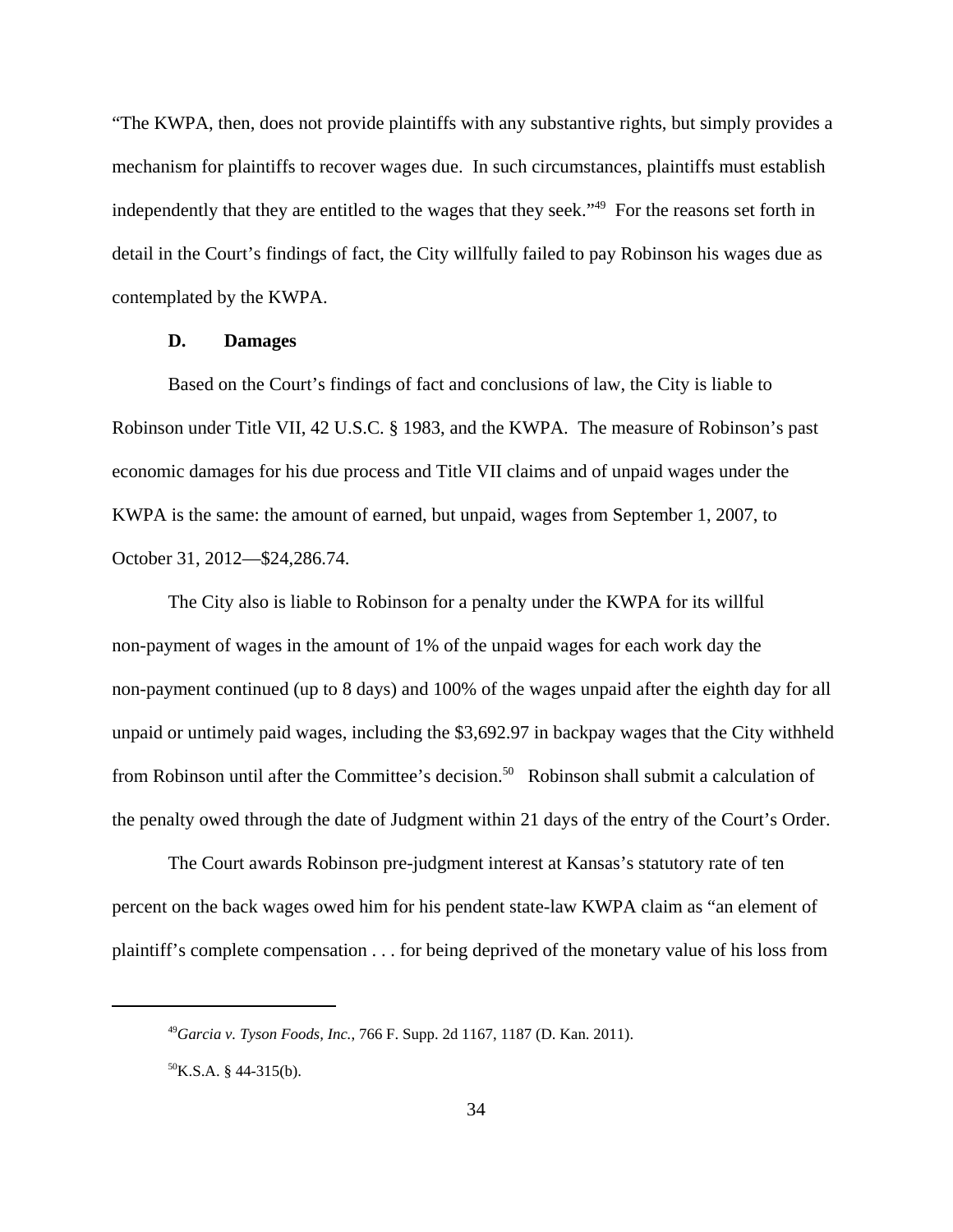the time of the loss to the payment of the judgment."<sup>51</sup> Robinson shall submit a calculation of the pre-judgment interest owed through the date of Judgment within 21 days of the entry of the Court's Order.

The Court finds that Robinson experienced emotional pain and suffering, inconvenience, humiliation, mental anguish, and loss of enjoyment of life. Robinson went from the thrill of celebrating his promotion as the City's first African-American supervisor in PS&BG with his family and co-workers, to the embarrassment of being told he was not promoted and being forced, by formal discipline permanently placed in his personnel file, only to identify himself as an ordinary laborer (MWIII), while his non-African-American counterparts enjoyed both the status and the compensation that came with being a supervisor. He endured the humiliation of being falsely accused, ever since December 2008 and as recently as during his trial, of fabricating a document to support his claim. The Court therefore awards Robinson \$150,000 in compensatory damages.

Robinson is still employed by the City, but the City has changed its pay structure in a way that prevents it from classifying or paying Robinson as a foreman in the future. Therefore, in lieu of ordering the City to classify Robinson as a Labor Foreman, the Court awards future lost wages. This measure of damages is equal to the future economic loss Robinson is entitled to on his due process claims. The Court concludes that Robinson is entitled to \$72,724.91 in future economic loss, which is the present value of the estimated difference in future earnings up to age 65.

Finally, as the prevailing party on his section 1983 due process and Title VII race

<sup>51</sup>*Koch v. Koch Indus*., 996 F. Supp. 1273, 1279-80 (D. Kan. 1998) (quotations and alterations omitted); *see also* K.S.A. § 16-201.